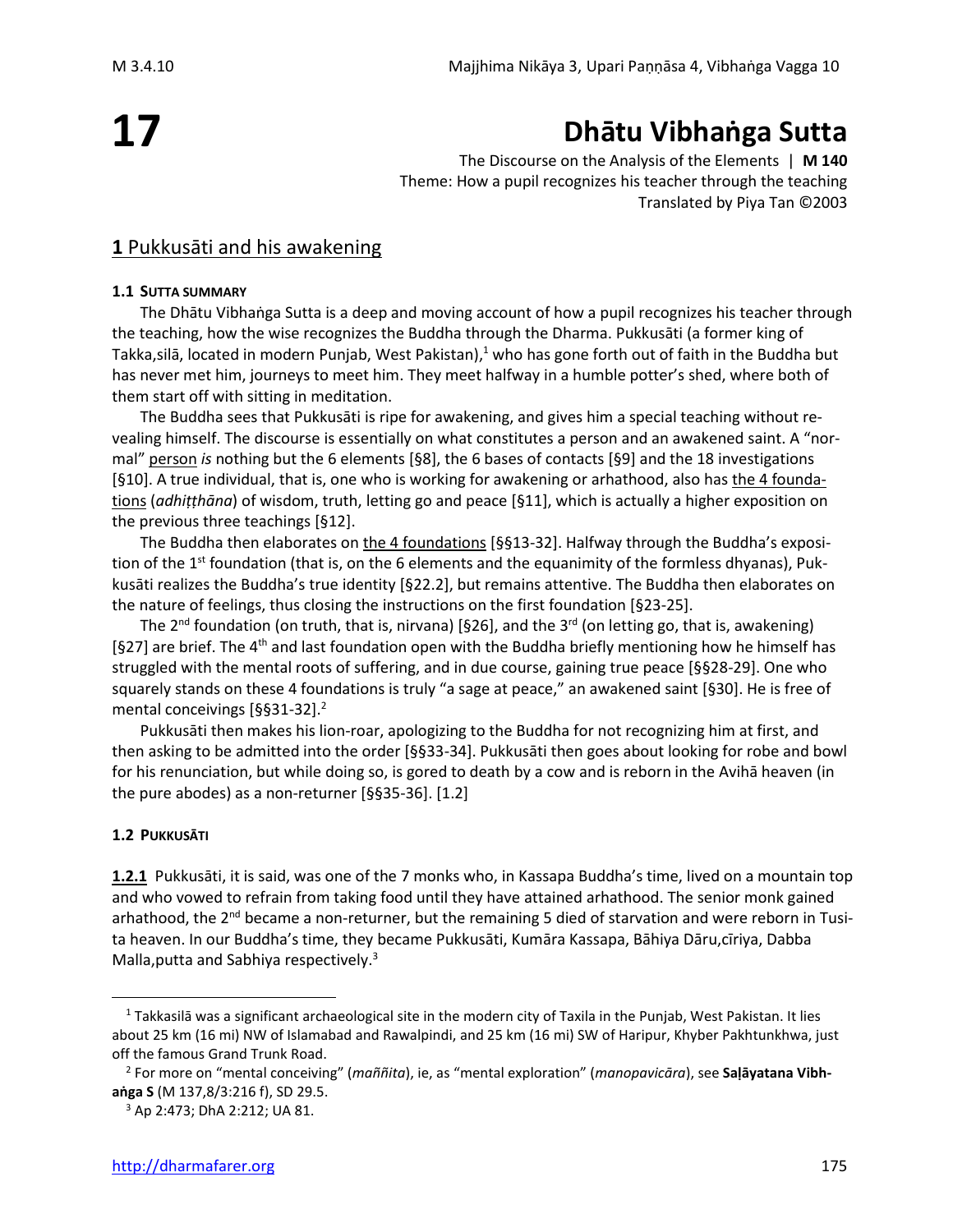The Majjhima Commentary here gives a long account of Pukkusāti.<sup>4</sup> He was the rajah of Takka, silā about the same age as king Bimbisāra of Magadha, whom he befriended through merchants who travelled between the two countries for purposes of trade. As such, it is likely that Pukkusāti was quite old by then, which would account for his close friendship with Bimbisāra, and also for his renunciation at this point. It might have been more difficult for him to renounce (not having met the Buddha and living so far away), if he were still a young rajah.<sup>5</sup> In due course, although the two never met, a bond of affection grew between them.

One day, Pukkusāti sent Bimbisāra a gift of 8 priceless garments in lacquered caskets. This gift was accepted at a special meeting of the whole of Bimbisāra's court. Bimbisāra, having nothing material he considered precious enough to send to Pukkusāti, came up with the idea of announcing to him the appearance of the 3 jewels in the world.

**1.2.2** Bimbisāra had a long gold sheet (*suvaṇṇa,paṭṭa,* MA 5:38), 4 cubits long and a span wide<sup>6</sup>—about 2.4 m by 0.3 m—inscribed with descriptions of the 3 jewels quoting 3 verses from **the Ratana Sutta**<sup>7</sup> and various other teachings such as the 4 focuses of mindfulness, the noble eightfold path and the 37 factors of awakening. This gold sheet was placed in the innermost of the several caskets of precious substances, and was taken in procession on the back of the state elephant to the Magadha frontier. Similar honours were paid to the local chieftains along the route to Takka,silā. $^8$ 

When Pukkusāti, in his solitude, read the inscriptions on the gold sheet, he was filled with great joy and decided to renounce the world. Without being formally ordained, he shaved off his hair, put on saffron robes and left the palace amidst the lamentations of his subjects.

After travelling 192 leagues [yojanas],<sup>9</sup> he reached Sāvatthī<sup>10</sup> but passed the gates of Jetavana, having understood from Bimbisāra's letter that the Buddha was at Rājagaha. <sup>11</sup> Although the Buddha was at Sāvatthī, he omitted to inquire about his presence and so travelled all the 45 leagues to Rājagaha, only to

<sup>8</sup> Takka,silā (lit "stones that think" or "logic stones") but the Skt name is Takṣa,śilā. It was the ancient capital of the kingdom of Gandhāra. The ancient Takṣaśilā University boasted over 60 distinct arts and sciences taught by master teachers, assisted by able pupils, from at least the 7<sup>th</sup> century BCE until about mid-3<sup>rd</sup> century CE. Today, it is called Taxila, located about 14 km (22 mi) NW of Rawalpindi, Pakistan. According to **Tela,pattā J** (J 96) and **Susīma J** (J 163), Takkasilā is 2000 leagues from Benares (near where the Buddha taught the first discourse). See Law 1932:4, 50, 49 f, 52; DPPN: Takkasilā.

9 "**Leagues**," *yojanā.* VbhA and Abhidhana-p,padīpikā give the following dimensions: 1 *yojana* (league) = 4 *gāvuta*; 1 *gāvuta =* 80 *usabha*; 1 *usabha =* 20 *yaṭṭhi*; 1 *yaṭṭhi* (pole) = 7 *ratana*; 1 *ratana =* 2 *vidaṭṭhi* (span). 1 league is generally said to be about 11.2 km (7 mi). Takkasilā was, as such, about 2150 km (1336 mi) away from Sāvatthī, which in turn is 504 km (313 mi) from Rajagāha. See n on "cubit" above. On the "sacred" yojana and "secular" yojana, see Mori & Motozawa 2010. On *yojana,* see DEB: yojana 2.

<sup>10</sup> Sāvatthī (Skt *Śrāvasti*), the capital of Kosala, today is locally known as Saheth Maheth, lying about 17 km from Balrampur. The Rapti river (in Uttar Pradesh) once ran beside the city rampart but is today about 1.5 km (0.93 mi) to the north (Dhammika 1999:164). See DPPN: Sāvatthī.

<sup>11</sup> Rājagaha (Skt *rājagha*), the capital of Magadha until the end of the Haryaṅka dynasty, today known as Rajgir is 100 km (62 mi) by road SE from Patna and 65 km (40 mi) by road from Gaya (Dhammika 1999:104; Oxford DictB: Rājagṛha). See DPPN: Rājagaha.

<sup>4</sup> MA 5:33-63. Pukkusāti was said to have waged war against Caṇḍa Pajjota of Avantī and defeated him (Law 1932: 50).

<sup>5</sup> See E Lamotte, *History of Indian Buddhism,* 1988: 100 f.

<sup>6</sup> A **cubit** (*ratana*) is the length from the elbow to the tip of the middle finger, ie, about 50 cm (1.6 ft). A span (*vidaṭṭhi*) is the distance between the tips of the outstretched thumb and little finger, ie, about 18 cm (6 ins). Traditionally, 1 *ratana* = 2 *vidaṭṭhi* (VbhA 343). See n on "leagues" below.

 $7$  Khp 6.3, 6.5-7 = Sn 224, 226-227.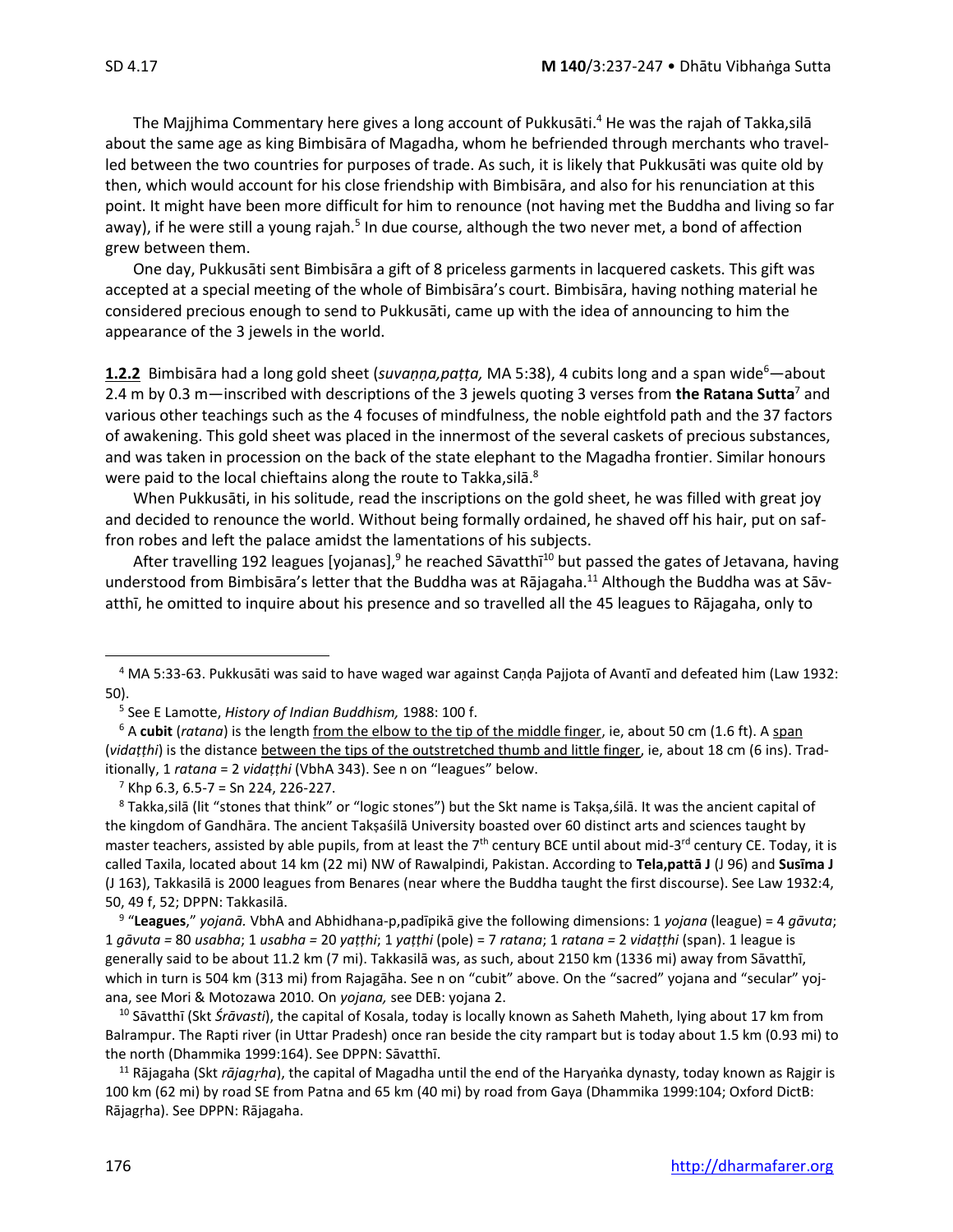discover that the Buddha was at Sāvatthī. Since it was already evening, he lodged at the potter Bhaggava's dwelling. 12

**1.2.3** The Buddha, with his divine eye, saw Pukkusāti and noticing his predisposition for attaining the paths and fruits, journeyed alone on foot to Rājagaha to meet him.<sup>13</sup> To avoid being recognized, says the Commentary, the Buddha concealed his superhuman marks and appeared as an ordinary wandering monk (MA 5:46). However, the account as it stands (without the Commentary) is interesting enough (perhaps even more so) even if the Buddha had refrained from using his superhuman powers and that both teacher and pupil only recognized each other in the midst of the discourse<sup>14</sup> [§22.2]

After listening to this Sutta, Pukkusāti asked for full admission into the order from the Buddha himself. While looking for his robe and bowl, he was gored to death by an amok cow [§35]. Due to his spiritual attainment, he died a non-returner and was reborn in the Avihā world<sup>15</sup> as <u>an arhat</u>,<sup>16</sup> along with six others—Upaka, Palagaṇḍa, Bhaddiya, Bhadda,deva, Bāhu,danti and Piṅgiya<sup>17</sup>—as recorded in **the Ghaṭikāra Sutta** (S 1.50/v172/1:35+60). 18

# **2** Studying the Sutta

The Dhātu Vibhaṅga Sutta not only analyzes human existence into its primary elements (*dhātu*), but also, like **the Titth'āyatana Sutta** (A 3.61),<sup>19</sup> gives an important and interesting variation of the practice of the focuses of mindfulness (*satipaṭṭhāna*), namely:

- [§8] The 6 elements (*dhātu*) = the body
- [§9] The 6 bases of contact (*phass'āyatana*) = feelings
- [§10] The 18 mental investigations (*mano,pavicāra*) = mind
- [§11] The 4 foundations (*adhiṭṭhāna*)

#### **Focuses of mindfulness**

- 
- 
- 
- <sup>20</sup> = mind-objects (*dhamma*)

 $12$  Bhaggava is either a surname, clan name, or a generic name for all potters, perhaps a special form of address used towards members of the *kumbhakāra* class. The word is found in the foll texts where potters are addressed as "Bhaggava": **Pāṭika S** (D 24/3:2-35) 85×, SD 63.3; **Dhātu Vibhaṅga S** (M 140/3:237), SD 4.17; **Ghaṭīkāra Ss** (S 1.50 + 2.24), SD 49.13; DhA 1:33; J 2:80, 3:382 (where also the potter's wife is addressed as Bhaggavī). See **Ghaṭīkāra S** (S 1.50), where brahma Ghaṭīkāra is addressed by the Buddha. Ghaṭīkāra is the potter in that past life (in the Pukkusāti story) (S 1.50/1:36). See SD 49.13 (1.1).

<sup>&</sup>lt;sup>13</sup> According to Jātaka Comy, the Buddha converted Pukkusāti (called Pukkusa here) after the conversion of Mahā Kassapa but before Mahā Kappina (J 4:180). From the context of this account, however, it is likely that this event occurred sometime during the first 20 years of the ministry since it was before Aṅgulimāla's conversion which was in the  $20<sup>th</sup>$  year.

<sup>14</sup> In the Sutta, Pukkusāti is referred to as *kula,putta,* "noble son" or "son of family," but this does not mean that he is a young man, for it is merely a designation for one who comes from a respectable family. Vakkali, a young man then, is similarly referred to *kula,putta*: see **Vakkali S** (S 22.87,39/3:124), SD 8.8.

<sup>15</sup> Avihā world, one of the pure abodes (*suddh'āvāsa*), the five highest heavens of the form world (*rūpa,loka*) inhabited only by non-returners who assume their last birth to become arhats and attain nirvana. These worlds are Ᾱviha ("Non-declining"), Ᾱtappa ("Unworried"), Sudassā ("Clearly Visible"), Sudassī ("Clear-visioned") and Akaṇiṭṭhā ("Highest") (D 3:237, M 3:103, Vbh 425, Pug 42-46).

<sup>16</sup> MA 5:61. He becomes an arhat "upon landing" (*upahacca parinibbayī*) in the pure abodes: see §36 n.

<sup>&</sup>lt;sup>17</sup> The Be Comy text gives the last three as Khaṇḍa,deva, Bāhuraggi and Siṅgiya (CSCD 4.226).

<sup>18</sup> S 1.50/v172/1:35+60.

<sup>19</sup> **Titth'āyatana S** (A 3.61/1:173-177), SD 6.8.

<sup>20</sup> In **Titth'āyatana S** (A 3.61/1:173-177), SD 6.8, this is replaced by the 4 noble truths.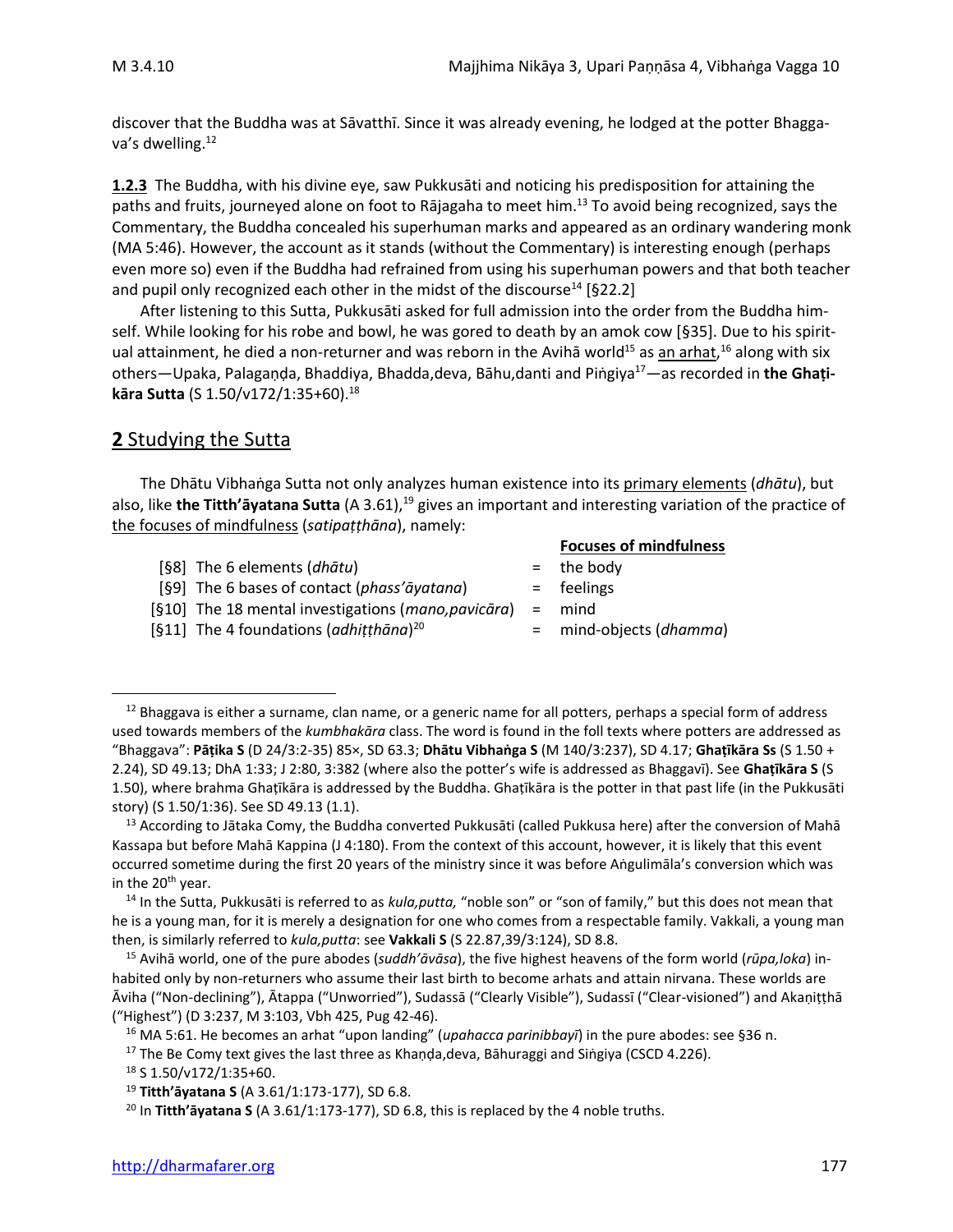While a large section of **the Titth'āyatana Sutta** (A 3.61.7-9) is connected with the contemplation of feeling (*vedanânupassanā*),<sup>21</sup> a major part of the Dhātu Vibhaṅga Sutta deals with the 4 foundations (*adhiṭṭhāna*) as the contemplation of mind-objects (*dhammânupassanā*). The uniqueness of this Sutta is that the contemplation of mind-objects here describes the nature of arhathood [§§12-29]. These foundations are what make the arhat a "sage at peace" (*muni santo*) [§§7b, 30].

 $-- -$ 

**Dhātu Vibhaṅga Sutta** The Discourse on the Analysis of the Elements M 140

#### *[237]*

**1** Thus have I heard.

#### The Buddha meets Pukkusāti

1.2 At one time, the Blessed One was wandering [peregrinating] in Magadha country in stages (on a teaching tour). $^{22}$ 

In due course, he arrived in Rājagaha, where he approached the potter Bhaggava. Having approached the potter Bhaggava, he said this to him:

**2** "If it is no trouble to you, may I stay for one night on your premises?"<sup>23</sup>

"Bhante, it is no trouble at all. But there is a renunciant<sup>24</sup> who has arrived there first. If he allows, you, bhante, please stay as you please." **[238]**

**3** Now there was a son of family<sup>25</sup> named Pukkusāti who had gone forth from the household into homelessness out of faith in the Blessed One.<sup>26</sup> At that time, he was the first one to take up residence there.

<sup>21</sup> **Titth'āyatana S** (A 3.61.7-9/1:173-177), SD 6.8.

<sup>24</sup> "Renunciant," *pabbajita,* ie one who has gone forth into homelessness, ie who has renounced the world. <sup>25</sup> On *kula,putta,* see Intro (1).

<sup>26</sup> "A son of family…who had gone forth…out of faith in the Blessed One," *kula,putto bhagavantaṁ uddissa saddhāya agārasmā anagāriyaṁ pabbajito* (D 3:238; A 4:359, 5:129). K R Norman, in "Dhammapada 97: a misunderstood paradox," muses that besides *assaddha* in Dh 97, "It is not impossible that another example in Pāli has been overlooked. The common usage in Sanskrit is the instrumental singular *śraddhayā* ('gladly'). The equivalent of this may be in the common Pāli phrase *kulaputtā saddhāya agārasmā anagāriyaṁ gacchanti* [sic], 'They gladly leave home.'" (1979:329 n). See also *saddhāya agārasmā…* (A 5:89); *saddhāya nikkhamma* (J 444.5/4:33; Thī 341); *saddhāya abhinikkhamma* (Tha 249, 250, 251; Ap 426.1/2:388); *saddhāya pabbajitvāna* (Thī 8, 9, 92); *saddhāya gharā nikkhamma* (Sn 58; Tha 195); *yāya saddhāya pabbajito agārasmânagāriyaṁ* (S 1:197). See **Dhammapada 97**, SD 10.6.

<sup>22</sup> "Wandering … in stages," *cārikaṁ caramāno,* lit, "walking the walk," ie, wandering about teaching the Dharma and ministering the people*.* See n ad loc in **Tevijja S** (D 13,1/1:235), SD 1.8.

<sup>23</sup> "On your premises," PTS *āvasane*, Be *āvesane,* Ce Se *nivesane.* "Premises" refers to a house and its compound. The Buddha would most likely be staying in a shed (MA 2:121, 5:47) or outhouse or even in the open. It is against the Vinaya for monks to stay under the same roof with a woman (Pāc 6 @ V 4:17-19). Pācittiya 5 (V 4:14-17) prohibits monks to share the same room with one unordained (novices and laity) for more than 2-3 nights. The main reasons for these rules are decorum and preventing sexual misconduct.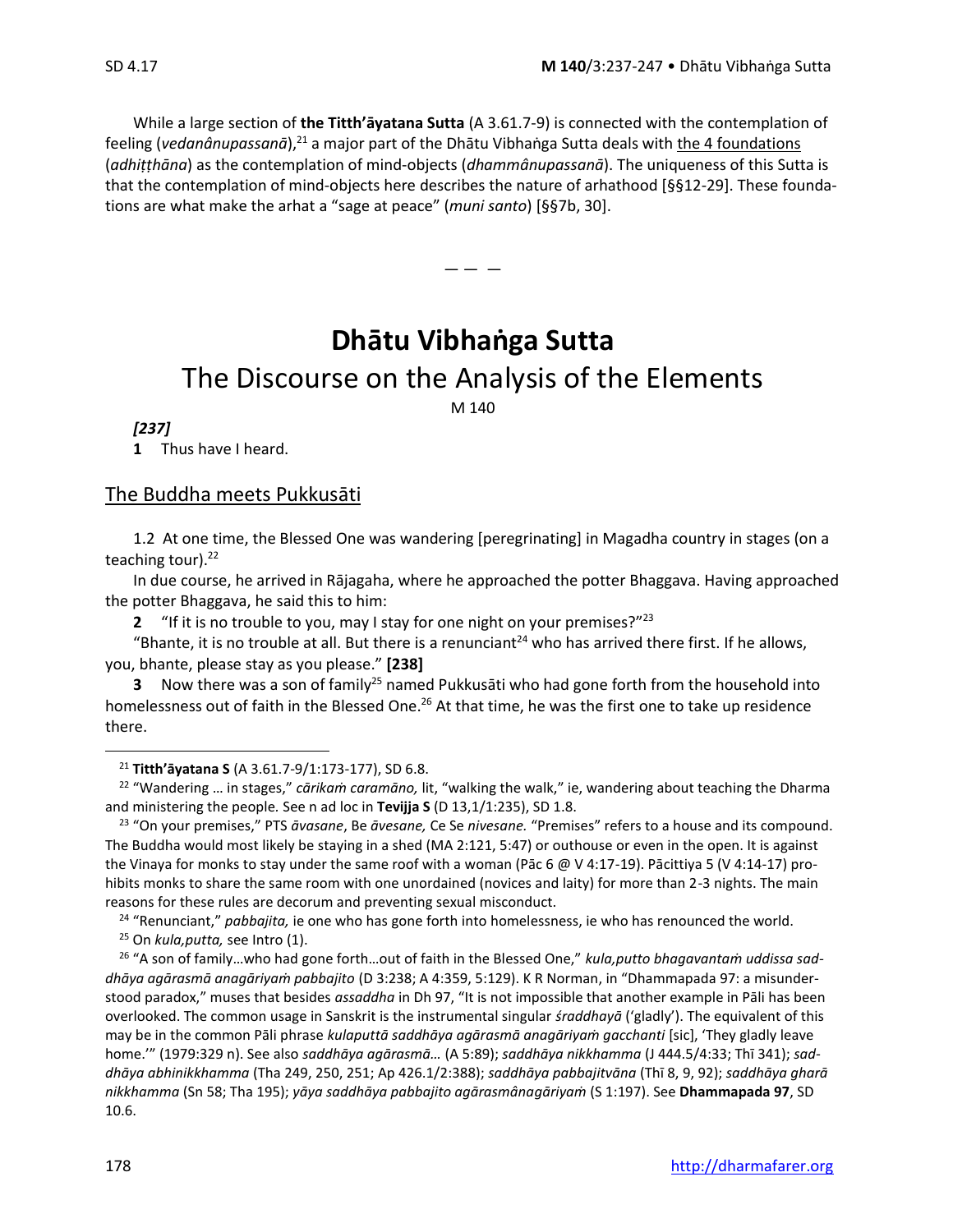3.2 Then, the Blessed One went up to the venerable Pukkusāti. Having gone up to the venerable Pukkusāti, he said this:

"Bhikshu, $^{27}$  if it is no trouble to you, may I stay on these premises for one night?"

"The potter's premises are spacious, avuso (*āvuso*). <sup>28</sup> The venerable one may stay as he pleases."

**4** Then, the Blessed One, having entered the potter's premises, spread a mat of grass at one end and sat down on it. Having crossed his legs and keeping his body upright, he established mindfulness before him.<sup>29</sup>

4.2 Then, the Blessed One spent most of the night sitting (in meditation).

The venerable Pukkusāti, too, spent most of the night sitting (in meditation).

#### The Buddha teaches Pukkusāti

4.3 Then, it occurred to the Blessed One,

"Now, indeed, this son of family conducts himself in a faith-inspiring manner! <sup>30</sup> What if I were to question him?" 31

Then, the Blessed One said this to Pukkusāti:

**5** "Bhikshu, on whose account have you gone forth? Who is your teacher? Whose teaching do you profess?"<sup>32</sup>

"There is, avuso,<sup>33</sup> the recluse Gotama, a Sakya son, who has gone forth from the Sakya clan.

5.2 Concerning this Blessed One, this fair report has been spread about:<sup>34</sup>

'Such, too, is the Blessed One: an arhat [worthy], fully self-awakened one, accomplished in wisdom and conduct, well-farer, knower of worlds, supreme guide of persons to be tamed, teacher of gods and humans, awakened, blessed.'

5.3 It is to that Blessed One that I have gone forth. It is that Blessed One who is my teacher. It is the teaching of that Blessed One that I profess."

5.4 "And where, bhikshu, does that Blessed One, fully self-awakened one, reside?"

<sup>34</sup> For details on this **Buddhânussati**, see SD 15.7b.

<sup>27</sup> The Buddha addresses Pukkusāti as *bhikkhu* even though he is not yet ordained. This is understandable as the term *bhikkhu* (Skt *bhikṣu*) also applies to others (not merely the Buddhists) who have gone forth to live on alms alone. The Skt term *bhikṣu* actually originated in the time of the Upanishads (700-550 BCE) where "renunciation" (*tyāga*) was regarded as more efficacious than the predominant Vedic sacrifices and rituals. See S Dutt, *Buddhist Monks and Monasteries of India,* London, 1962:37.

<sup>28</sup> "Avuso," *āvuso,* sometimes tr as "friend" or "brother," a form of address to juniors or between equals. Pukkusāti is unaware it is the Buddha before him. See below §33, where, on realizing his error, he apologizes.

<sup>29</sup> *Parimukha*, lit "around the mouth," here always used idiomatically and as an adverb, meaning "in front": so U Thittila (Vbh:T 319, 328), Walshe (D:W 1995:335), Soma Thera (1998:42 f digital ed) and Ñāṇamoli & Bodhi (M:ÑB 2001:527). **Vibhaṅga** explains it as "at the tip of the nose or at the centre of the upper lip" (Vbh 252 = §537).

<sup>30</sup> *Pasadikaṁ nu kho ayaṁ kula.putto iriyati.* "In a faith-inspiring manner," *pāsādika.* We see here an excellent example of how Dharma begins to be effectively transmitted, ie, through exemplary personal example, without a word being spoken.

<sup>31</sup> From this passage, it is possible to construe that the Buddha does *not* know who Pukkusāti is, of course, it is possible that the Buddha could have used his psychic powers to identify him, if he wishes to. Either way, we see here the Buddha, instead of using a "person" approach, speaks as the Dharma to Pukkusāti. Nevertheless, he begins the teaching process in a most human way, so that, as it were, we might be able to emulate him. See §6a n.

<sup>&</sup>lt;sup>32</sup> Comy says that the Buddha knew who Pukkusāti was, but said these words merely to start a conversation. (MA 5:49)

 $33$  Pukkusāti addresses the Buddha so right up to §22.2, when he realizes it is actually the Buddha himself teaching him! He apologizes at the first opportunity [§33.2].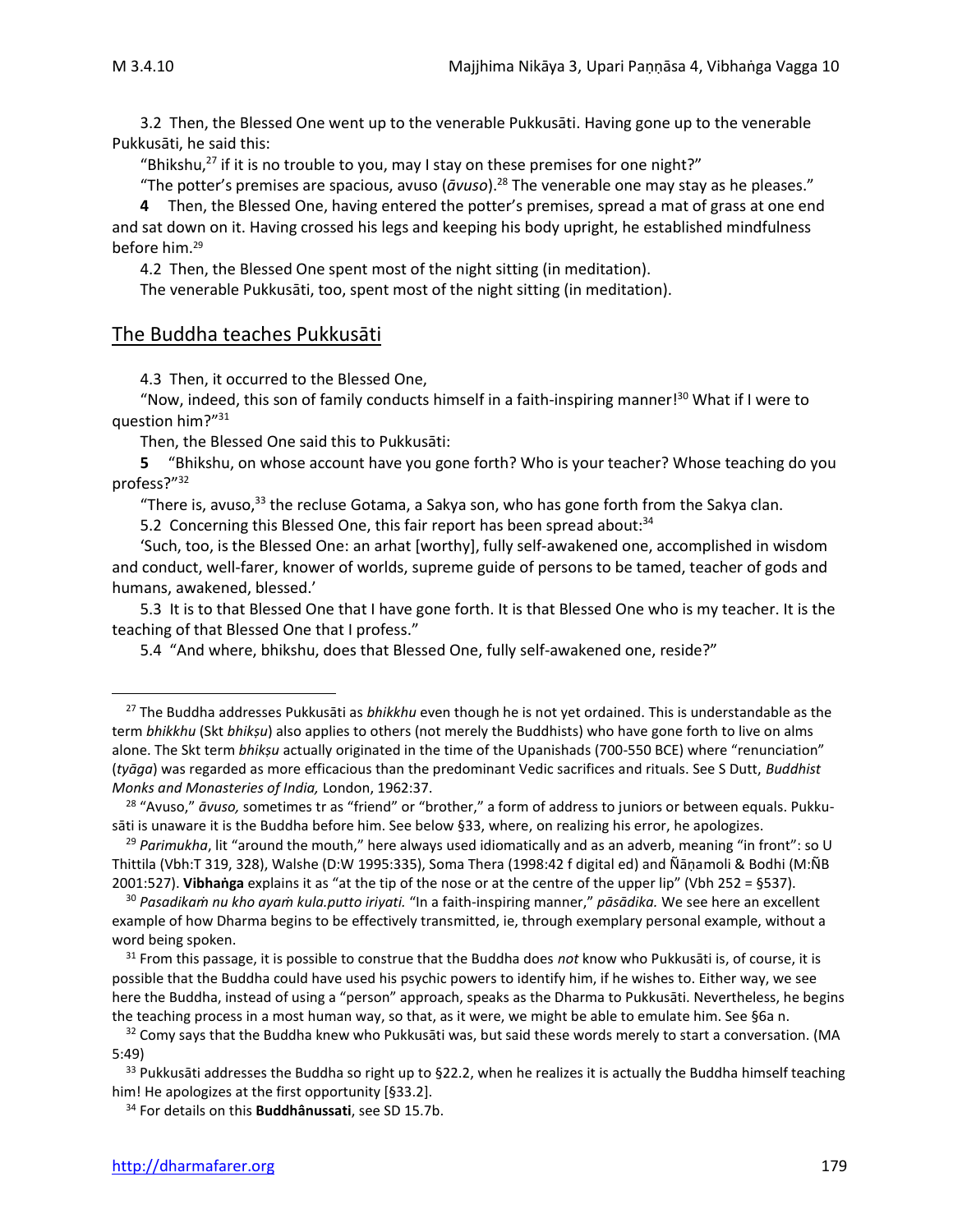"Avuso, there is a town named Sāvatthī in a district to the north. That Blessed One, the arhat, the fully self-awakened one, is residing there."

5.5 "And, bhikshu, have you seen that Blessed One before? And if you were to meet him, would you recognize him?" **[239]**

"No, indeed, avuso, I have not seen the Blessed One before. And if I were to meet him, I would not recognize him."

**6** Then, the Blessed One thought:

"This son of family has gone forth from the household into homelessness on my account. What if I were to teach him the Dharma?"<sup>35</sup>

# THE NATURE OF A PERSON

#### Summary of the analysis of the elements

6.2 Then, the Blessed One addressed the venerable Pukkusāti: "Bhikshu, I will teach you the Dharma. Listen to it and pay close attention, I will speak." "Yes, avuso," $36$  the venerable Pukkusāti replied in assent to the Blessed One. The Blessed One said this:

**7** <sup>37</sup>"This person is made up of:

| (1) the 6 elements,                          | cha dhātu               | $[§§7.2-8, 13-32]$ |
|----------------------------------------------|-------------------------|--------------------|
| (2) the 6 bases of contact,                  | cha phass'āyatana       | [69]               |
| (3) the 18 mental investigations, $38$ and   | atthārasa mano,pavicāra | [610]              |
| (4) the 4 foundations (of arhathood). $3939$ | catu adhitthāna         | [§§11, 28]         |

7.2 Those who stand on them (the 4 foundations) do not go with the flow of mental conceiving (*mañña*),<sup>40</sup> not flowing with mental conceiving, <sup>41</sup> one is called "**a sage at peace**" (*muni santo*).

<sup>&</sup>lt;sup>35</sup> Noticing that Pukkusāti, still-minded and ready for the Dharma, the Buddha decides he should teach him. This is, as we shall soon see, a good example of the miracle of teaching, mentioned in **Kevaḍḍha S** (D 11,4-8/1:212), SD 1.7.

<sup>36</sup> On Pukkusāti's addressing the Buddha as *āvuso,* see §3 n.

<sup>37</sup> The first 3 items here are as in **Saḷ'āyatana Vibhaṅga S** (M 137.3/3:216), SD 29.5. These 3 items are also analyzed in **Titth'āyatana S** (A 3.61/1:175 f), SD 6.8, where a novel list of the "4 stations of mindfulness" is given. However, in place of the 4<sup>th</sup> item, "the 4 foundations," the 4 noble truths are given in Saḷ'āyatana Vibhaṅga S.

<sup>38</sup> The 18 mental investigations (*manôpavicāra*), as at **Sāḷ'āyatana Vibhaṅga S** (M 137/3:216-222), SD 29.5; from *mano* (mind) *+ upavicāra* (range, scope). Comy glosses *upavicāra* as being syn with "thinking and pondering" (*vitakka,vicāra*) (MA 5:21, 22). *Manôpavicāra* can also be resolved as *mano + pavicāra* (thorough investigation) (PTC: *pavicarati,* "range over"): cf *pavicarati,* M 3:85 ff, S 5:68, 111, 331. See §10.

<sup>&</sup>lt;sup>39</sup> Comy: Since Pukkusāti had already purified the preliminary practice of the path and was able to attain the 4<sup>th</sup> dhyana through the mindfulness of breathing, the Buddha began directly with a talk on insight meditation, teaching on the ultimate voidness that is the foundation of arhathood (MA 5:50). On *adhiṭṭhāna,* see **Saṅgīti S** (D 33,1.11- (27)/3:229): D:W calls them "4 kinds of resolve."

<sup>40</sup> *Maññassavā na-p,pavattanti, maññassave kho pana na-p,pavattamane.* Here *maññassavā* is resolved as *mañña* ("conceiving") *+ assava* (Skt *āsrava*)*,* (a) "purulent matter, discharge" (A 1:124); (b) tt for obstacle to arhathood, "canker, influx, inflow, taint" (V 3:21 = 5:143 = A 5:70, V 5:225, D 3:216, M 1:55, S 5:410, Sn 535, Thī 76); also related to *āsava* (spirituous liquor) because both are kept for a long time, MA 1:61 = AA 2:183 = ItA 1:114). The word *assava* is also related to *assavati,* "it flows (on)"). In this context, *pavattanti* should be rendered as "they flow"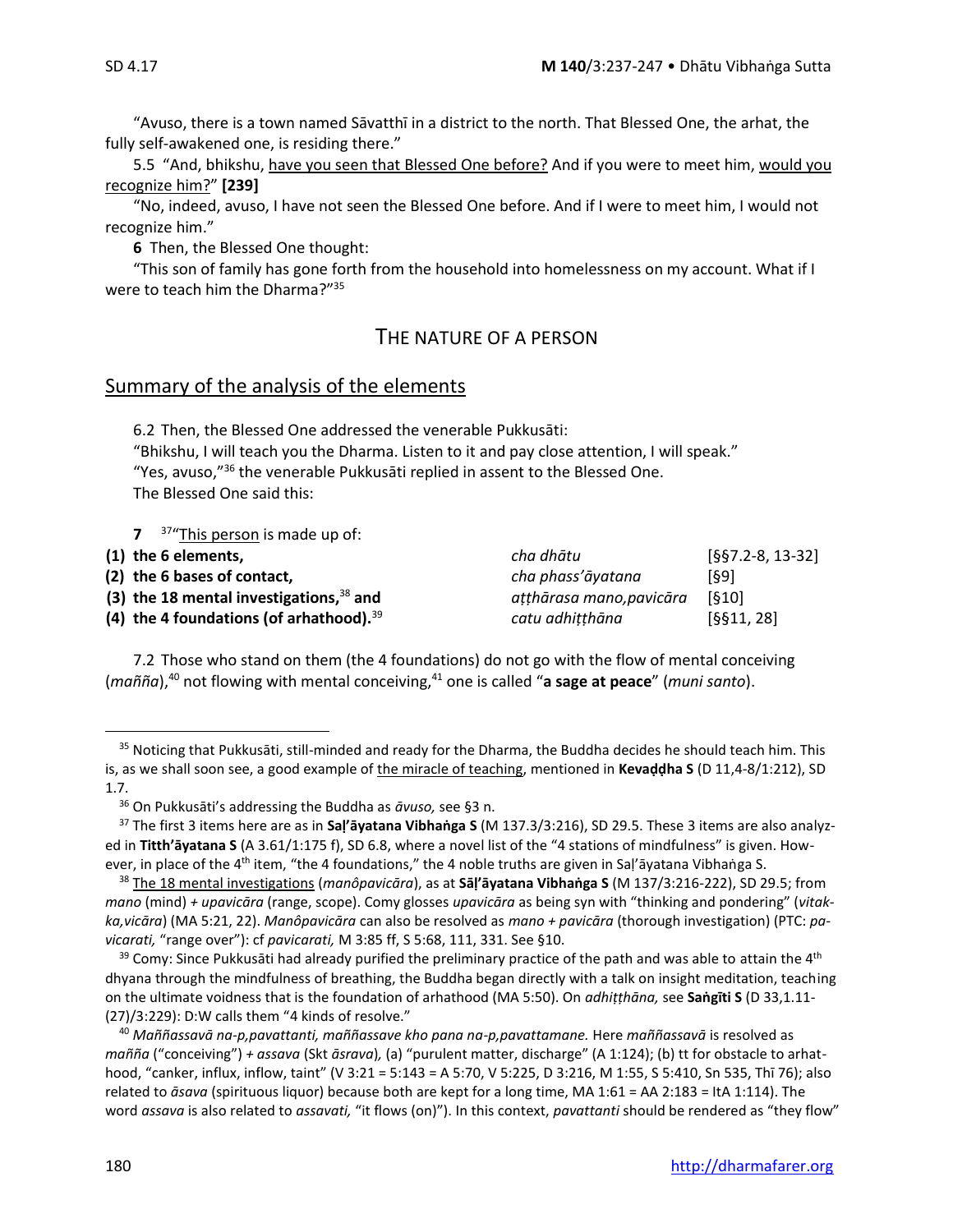7.3 Wisdom should not be neglected; *paññaṁ na-p,pamajjeyya* the truth should be guarded; *saccaṁ anurakkheyya* letting go should be cultivated;<sup>42</sup> one should indeed train for peace (of mind).<sup>43</sup>

<sup>42</sup> *cāgaṁ anubrūheyya,* <sup>43</sup> *santim eva so sikkheyyâti*

This is **the summary of the analysis of the 6 elements**.

# What a person really is

(1) THE 6 ELEMENTS

**8** 'Bhikshu**, this person is made up of 6 elements**'; <sup>44</sup> so it is said. And in what connection is this said? The earth element.

The water element. The fire element.

The wind [air] element. The space element.

The consciousness element.

'*Bhikshu, this person is made up of 6 elements*': so it is said in this connection.

(2) THE 6 BASES OF CONTACT

**9** 'Bhikshu, **this person is made up of 6 bases**<sup>45</sup> **of contact'**; so it is said. And in what connection is this said?

The base of eye-contact. The base of ear-contact. The base of nose-contact. The base of tongue-contact. The base of body-contact. The base of mind-contact. '*Bhikshu, this person is made up of 6 bases of contact*'; so it is said in this connection.

<sup>42</sup> "Letting go," *cāga,* in other contexts, often tr as "charity."

 $43$  I B Horner wonders, "It is, I think a question whether the order of these last two headings should not be reversed to tally with the order of the analysis below [30-32, 11-29 respectively], which appears to be the more logical sequence. But the commentarial exegesis, MA 5:51 f, is against this, for it takes the headings as they stand above." (M:H 3:286 n5). §7.2 (the 4 foundations) is elaborated in §§11-29 below; §7.3 (the sage at peace) at §§30, 31.2.

<sup>44</sup> *Cha,dhāturo ayaṁ bhikkhu puriso'ti.* Comy: Here the Buddha teaches the existent (*vijjamānā*) with the nonexistent (*avijjamānā*). For the elements exist but the person does not. This means that what one perceives as a "being," "person" or "individual" consists merely of the 6 elements. Ultimately there is no person here. "Person" is a mere concept (*paññatti*)." (MA 5:50)

<sup>45</sup> "Bases," *āyatana.* Here although the same word, *āyatana,* is used, it denotes the senses, not a support or level of meditation [§§21-22]. See SID: āyatana.

<sup>(</sup>S 2:31, J 2:104; PvA 143, 154, 198): M:ÑB reading *maññ'ussavā* (wr for *maññ'ussāvā*): "the tides of conceiving … sweep." See foll n.

<sup>41</sup> Mental conceiving (*mañña*), closely related to "mental proliferation" (*papañca*), here refers to thoughts and ideas arising from the three roots of conceiving or mental proliferation: craving (*taṇhā*), view (*diṭṭhi*) and conceit (*māna*) (Nm 280; Vbh 393; Nett 37 f). For an interesting n on *maññati,* see M:ÑB 1162:n6. The "sage at peace" is the arhat. On *papañca,* see **Madhu,piṇḍika S** (M 18), SD 6.14 (3). See prev n.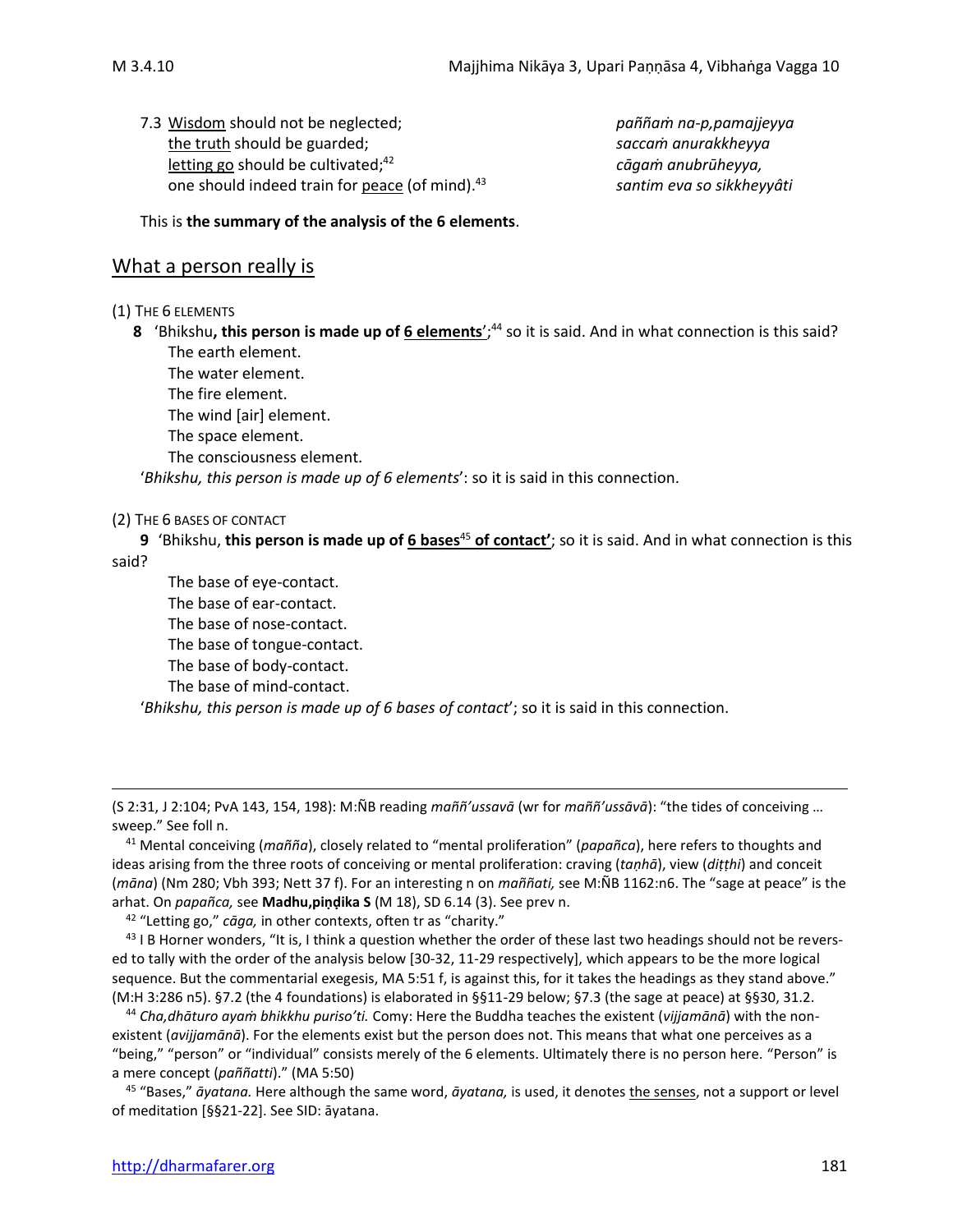#### (3) THE 18 INVESTIGATIONS

 **10** 'Bhikshu, **this person is made up of 18 mental investigations'**; <sup>46</sup> so it is said. And in what connection is this said?

| i.  | On seeing a form with the eye,                |                             |
|-----|-----------------------------------------------|-----------------------------|
|     | one investigates the form that is             | the basis for joy,          |
|     | one investigates the form that is             | the basis for grief [pain], |
|     | one investigates the form that is             | the basis for equanimity.   |
| ii. | On hearing a sound with the ear,              |                             |
|     | one investigates the sound [240] that is      | the basis for joy,          |
|     | one investigates the sound that is            | the basis for grief,        |
|     | one investigates the sound that is            | the basis for equanimity.   |
|     | iii. On smelling a smell with the nose,       |                             |
|     | one investigates the smell that is            | the basis for joy,          |
|     | one investigates the smell that is            | the basis for grief,        |
|     | one investigates the smell that is            | the basis for equanimity.   |
|     | iv. On tasting a taste with the tongue,       |                             |
|     | one investigates the taste that is            | the basis for joy,          |
|     | one investigates the taste that is            | the basis for grief,        |
|     | one investigates the taste that is            | the basis for equanimity.   |
| v.  | On feeling a touch with the body,             |                             |
|     | one investigates the touch that is            | the basis for joy,          |
|     | one investigates the touch that is            | the basis for grief,        |
|     | one investigates the touch that is            | the basis for equanimity.   |
|     | vi. On cognizing a mind-object with the mind, |                             |
|     | one investigates the mind-object that is      | the basis for joy,          |
|     | one investigates the mind-object that is      | the basis for grief,        |
|     | one investigates the mind-object that is      | the basis for equanimity.   |
|     |                                               |                             |

Thus, there are the 6 investigations of joy, the 6 investigation of grief, the 6 investigations of equanimity.

'*Bhikshu, this person is made up of 18 mental investigations*': so it is said in this connection.

# THE 4 FOUNDATIONS (FOR ARHATHOOD)

#### (4) THE 4 FOUNDATIONS (*caturâdhiṭṭhāna*)

**11** 'Bhikshu, **this person is made up of 4 foundations (for gaining arhathood)**':<sup>47</sup> so it is said. And in what connection is this said?

| 1. The foundation of wisdom.     | paññā'dhitthāna  | $[§§13-25]$ |
|----------------------------------|------------------|-------------|
| 2. The foundation of truth.      | saccâdhitthāna   | [§26]       |
| 3. The foundation of letting go. | cāgâdhitthāna    | [627]       |
| 4. The foundation of peace.      | upasamâdhitthāna | [§28]       |

<sup>46</sup> As at **Saļ'āyatana Vibhaṅga S** (M 137,8/3:216 f), SD 29.5.

<sup>47</sup> "The 4 foundations," *catu* + *adhiṭṭhāna,* which Comy glosses as *patiṭṭhā,* "that which stands (against)*."* This person, made up of the 6 elements, the 6 bases of contact and the 18 mental investigations, when he turns away from them and attains arhathood, is *established* in the 4 foundations (*ṭhānā*) (MA 5:51). In other words, while we *are* the 1<sup>st</sup> 3 dharmas, we still need to *cultivate* the 4<sup>th</sup>, ie, the 4 foundations [§§12-29].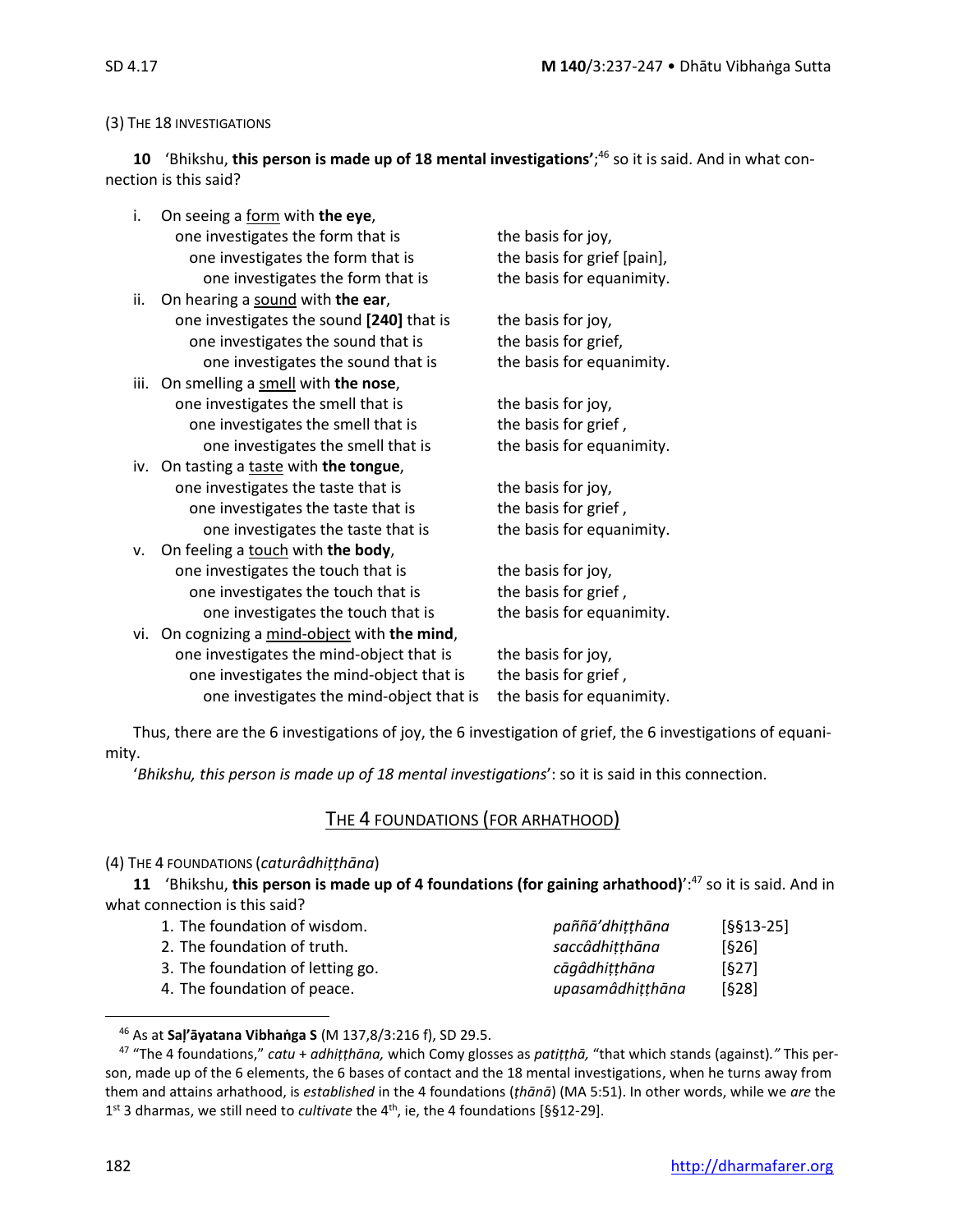'Bhikshu, this person is made up of 4 foundations': thus it is said in this connection.

The  $\mathbf{1}^{\text{st}}$  Foundation

**12** '*Wisdom should not be neglected; the truth should be guarded; letting go should be cultivated; one should indeed train for peace (of mind)*' [§7.3]: <sup>48</sup> so it is said. And in what connection is this said?

#### The foundation of wisdom: the 6 elements

**13** And, bhikshu, **how is wisdom not neglected?** 49

There are, bhikshus, these 6 elements:<sup>50</sup>

| (1) The earth element.         | pathavī, dhātu |
|--------------------------------|----------------|
| (2) The water element.         | āpo, dhātu     |
| (3) The fire element.          | tejo, dhātu    |
| (4) The wind [air] element.    | vayo, dhātu    |
| (5) The space element.         | ākāsa, dhātu   |
| (6) The consciousness element. | viññāna, dhātu |

# (1) The earth element

**14** What, bhikshu, is **the earth element** [hardness]?

The earth element may be internal or may be external.

And, bhikshu, whatever that is <u>hard, solid, solidified [rigid</u>]<sup>51</sup> and clung to<sup>52</sup> internally, separately [belonging to oneself], namely,

*head-hair, body-hair, nails, teeth, skin;*<sup>53</sup> *flesh, sinews, bones, bone-marrow, kidneys;*<sup>54</sup>

<sup>&</sup>lt;sup>48</sup> Comy: From the start one should not neglect the wisdom born of calm and insight in order to reach into the wisdom of the fruit of arhathood. One should guard truth in order to realize nirvana, the ultimate truth. One should cultivate letting go in order to abandon all defilements, stilling them through the path of arhathood. (MA 5:51, 52)

 $49$  Comy: Wisdom is not neglected by way of the meditation on the 4 elements. Here the meditation on the 4 elements is that found in **Mahā Hatthi,padôpama S** (M 28,6, 11), SD 6.16 and **Mahā Rāhul'ovāda S** (M 62,8-12), SD 3.11.

<sup>50</sup> Vism 348 says that the 4 primary elements (*dhātu*) are only briefly explained in **Mahā Satipaṭṭhāna S** (D 22,6/- 2:293), SD 13.2, and at length in **Mahā Hatthi,padôpama S** (M 28,6-27/1:185-191), SD 6.16, **Mahā Rāhul'ovada S** (M 62,8-17/1:421-426), SD 3.11 and **Dhātu,vibhaṅga S** (M 140,13-18/3:240-242). The 4 elements are explained in some detail in **Mūla,pariyāya S** (M 1), SD 11.8. The 6 elements (4 primary elements + space + consciousness) are mentioned in **Saṅgīti S** (D 33,2.1 (16)/3: 248), **Bahu,dhātuka S** (M 115,5/3:62), SD 29.1a, and **Titth'āyatana S** (A 3.61,6/1:175 f), SD 6.8; see also Dhs 638. For the first 5 elements in later sectarian Buddhism, see Lama Govinda, *Foundations of Tibetan Mysticism*, London, 1959:183 ff.

<sup>51</sup> "Solid, solidified [rigid]," *kakkhaḷaṁ kharigataṁ.* The former is the element's characteristic (*lakkhaṇa*) and the latter its mode (*ākāra*) (Vism 286). In the Abhidhamma, the hardness (*kakkhaḷatta*) itself is the earth element (VismṬ 362 f). See Karunadasa 1967:17 f.

<sup>52</sup> "Clung to," *upādiṇṇa.* In the Abhidhamma, this is a technical term applicable to bodily phenomena that are produced by karma. Here, in **Mahā Rāhul'ovāda S** (M 62), SD 3.11, as well as **Mahā Hatthipadôpama S** (M 28), SD 6.16, it is used in the general sense as applicable to the entire body insofar as it is grasped as "mine" and misapprehended as a self.

<sup>&</sup>lt;sup>53</sup> The meditation on these 5 parts "with skin as the 5<sup>th</sup>" or "skin pentad" (*taca,pancake kamma-ṭ,ṭhāna*) (Vism 8.50/242) forms the basic spiritual practice first taught to novices on their initiation.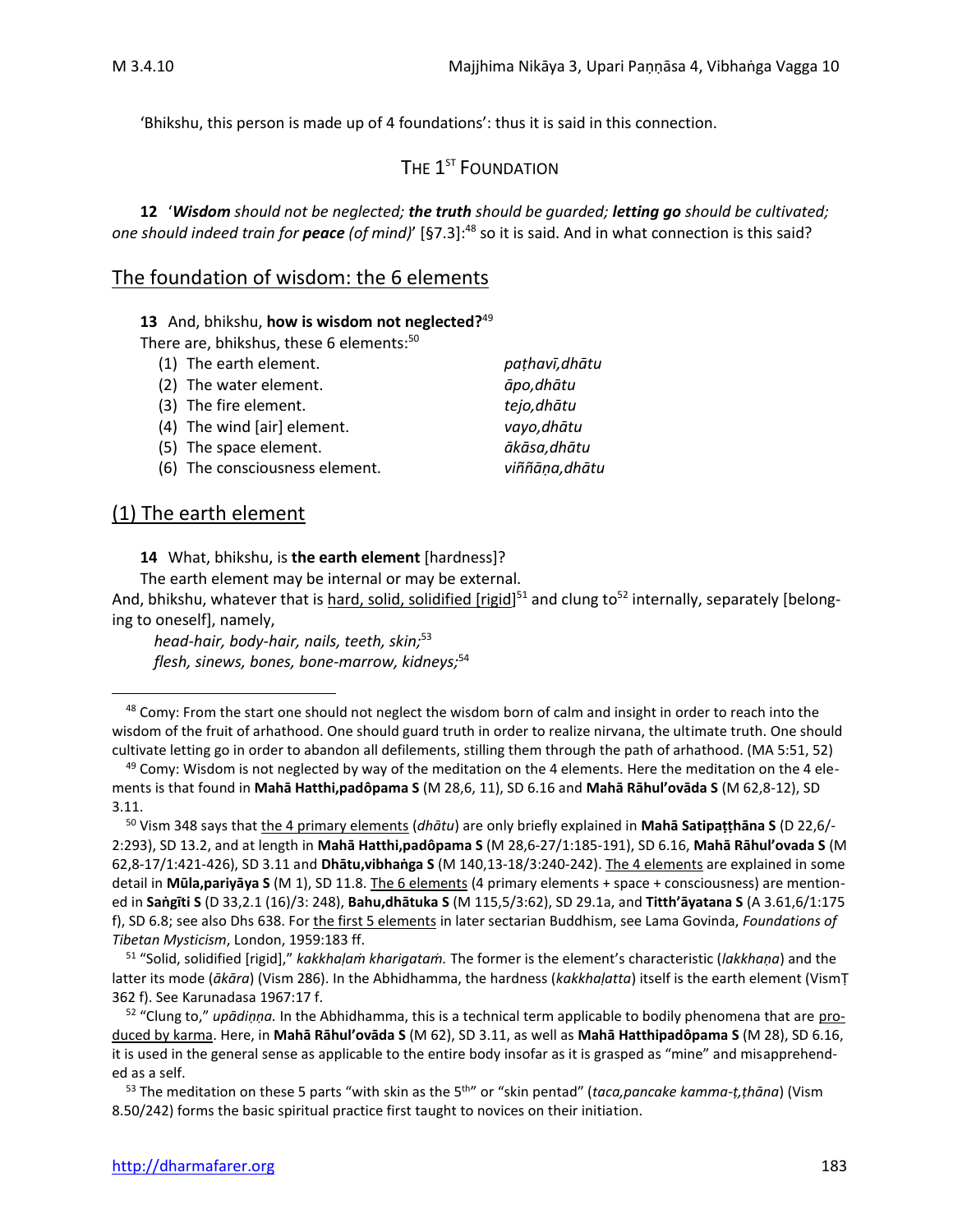*heart, liver, membranes (around the lungs),*<sup>55</sup> *spleen, lungs;*<sup>56</sup> *large intestines, small intestines, stomach-contents,*<sup>57</sup> *dung,*<sup>58</sup> or whatever else<sup>59</sup> that is hard, solid, solidified, and clung to internally, separatelythis, bhikshu, is called the internal earth element.

14.2 And whatever is **the internal earth element**, whatever is **the external**<sup>60</sup> **earth element**, is simply **the earth element** [hardness]. 61

And that should be seen, as it really is, with right wisdom, thus:

'**This is not mine, this I am not, this is not my self.**' 62

Having seen it, as it really is, with right wisdom, thus,

one is revulsed towards the earth element,

detached [dispassionate] towards the earth element.

#### (2) The water element

**15** What, bhikshu, is **the water element** [cohesion]?<sup>63</sup>

The water element may be **[241]** internal or may be external.

And what, bhikshu, is **the internal water element**?

Bhikshu, whatever that is water, watery and clung to internally, separately [belonging to oneself], namely,

*bile, phlegm, pus, blood, sweat, fat;*<sup>64</sup> *tears, skin-grease [tallow], saliva, snot, oil of the joints,*<sup>65</sup> *urine.*<sup>66</sup>

<sup>54</sup> *Maṁsaṁ nahāru aṭṭhi aṭṭhi,miñjā vakkaṁ.*

<sup>55</sup> "Membranes," alt tr "pleura," *kilomaka,* ie a pair of membranous sacs surrounding the lungs.

<sup>56</sup> *Hadayaṁ yakanaṁ kilomakaṁ pihakaṁ papphāsaṁ.*

<sup>57</sup> *Udariyaṁ,* lit "that which is in the *udara* (stomach)," sometimes tr as "gorge" (Vism:Ñ 8.120/-122/258 f); technically, this includes chyme (food half-digested by gastric juices, expelled into the duodenum).

<sup>58</sup> *Antaṁ anta,guṇaṁ udariyaṁ karīsaṁ.* See M 3:90; KhpA 38. Later traditions add the 32nd part—*matthake mattha,luṅgaṁ* (lit "the brain in the head") (Kh 3, Pm 1:6 f; Vism 8.42-144/239-266): "brain" is not listed at S 4:111. Although "brain" is usually listed last, Comys list it as no 20, after "faeces" (KhA 60; Vism 8.126/260) in the set headed by "large intestines" since they have similar or related appearances. For a fascinating discussion on how ancient ascetics obtain such knowledge of the human anatomy, see Zysk, *Asceticism and Healing in Ancient India: Medicine in the Buddhist Monastery*, 1998:34-37.

<sup>59</sup> The phrase "whatever else" (*aññam pi kiñci*) is intended to include the earth element as comprised in those parts of the body not included in the above enumeration. According to the Abhidhamma the four elements are primary qualities of matter in which they are all inseparably present in varying degrees of strength. Thus "each element is also included though in a subordinate role, in the bodily phenomena listed under the other three elements" (M:ÑB 1221 n329). Later tradition adds "brain" here, making it a set of 32 body parts. See also BDict: Dhātu.

<sup>60</sup> Bāhirā. Note that the "external" earth element (and the other "external" elements, respectively) are not mentioned separately: they are implied. In fact, their externality is highlighted after this, in the "5 element-like medita**tions"** [§§13-17].

 $61$  Comy to Mahā Hatthi'padôpama S ad loc says that this statement is made to emphasize the insentient nature (*acetanā,bhāva*) of the internal earth element by yoking it to the external earth element, thus making its insentient nature more apparent (MA 2:223 f). **Vibhaṅga** lists more examples: iron, copper, tin, lead, etc. (Vbh 82). According to Abhidhamma, it is characterized by hardness (*thaddha,lakkhaṇa*).

 $62$  See §3n.

<sup>63</sup> "Water," *āpo.* Abhidhamma characterizes it by cohesion (*ābandhana*).

<sup>64</sup> *Pittaṁ semhaṁ pubbo lohitaṁ sedo medo.*

<sup>65</sup> *Lasikā,* ie synovial fluid.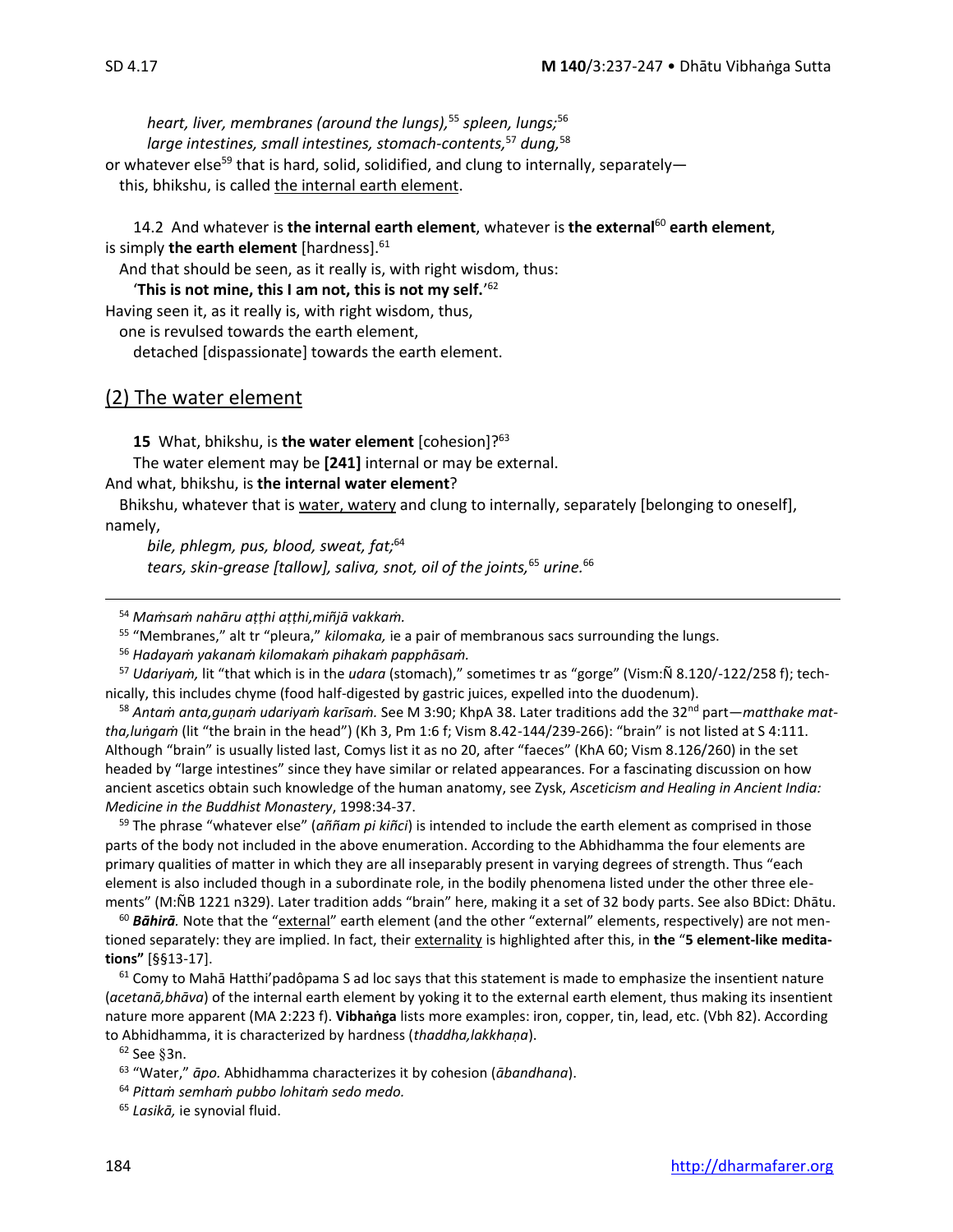or whatever else that is water, watery and clung to internally, separately this, bhikshu, is called internal water element.

15.2 And whatever is the internal water element, whatever is the external water element, is simply **the water element.** 

And that should be seen, as it really is, with right wisdom, thus:

'**This is not mine, this I am not, this is not my self.**'

Having seen it, as it really is, with right wisdom, thus,

one is revulsed towards the water element,

detached [dispassionate] towards the water element.

# (3) The fire element

**16** What, bhikshu, is **the fire element** [heat]?

The fire element may be internal or may be external.

And what, bhikshu, is **the internal fire element**?

Bhikshu, whatever that is fire, fiery, and clung to internally, separately [belonging to oneself], namely*, that by which one is warmed, ages, and burns, <sup>67</sup> and that by which what is eaten, drunk, chewed and tasted<sup>68</sup> gets completely digested,* 

or whatever else that is fire, fiery and clung to internally, separately [belonging to oneself] this, bhikshu, is called the internal fire element.

16.2 And whatever is the internal fire element, whatever is the external fire element, is simply **the fire element.** 

And that should be seen, as it really is, with right wisdom, thus:

'**This is not mine, this I am not, this is not my self.**'

Having seen it, as it really is, with right wisdom, thus,

one is revulsed towards the fire element,

detached towards the fire element.

#### (4) The wind element

**17** What, bhikshu, is **the wind element** [motion]? <sup>69</sup>

The wind element may be internal or may be external.

#### And what, bhikshu, is **the internal wind [air] element**?

Bhikshu, whatever that is wind [airy], wind-like and clung to internally, separately, namely*,*  <sup>70</sup>*up-going winds, down-going winds, winds in the belly, winds in the chest, winds that course through the limbs,*<sup>71</sup> *in-breaths and out-breaths*,

<sup>66</sup> *Assu vasā kheḷo siṅghāṇikā lasikā muttaṁ.* Here there are a total of 31 parts of the body. See **Kāya,gata,sati S**  (M 119,7), SD 12.21.

<sup>67</sup> Apparently, these preceding three terms—*santappati, jiriyati, pariḍayhati*—refer to body metabolism. In fact, the whole section refers to body metabolism.

<sup>68</sup> *asita,pīta,khāyita,sāyitā.* These are the four modes of consuming food, namely: *eat* food; *drink* liquids; *chew* solid food, a toothstick, betel-nut, chewing gum; *taste* (or lick) sweets, ice-cream.

<sup>69</sup> "Wind," *vāyo,* or "air" element, that is, motion, in Abhidhamma, said to be "strengthening" or "supporting" (*vitthambhana,lakkhaṇa*). On how winds cause pains, see **Dhānañjāni S** (M 97,28-29/2:193), SD 4.9.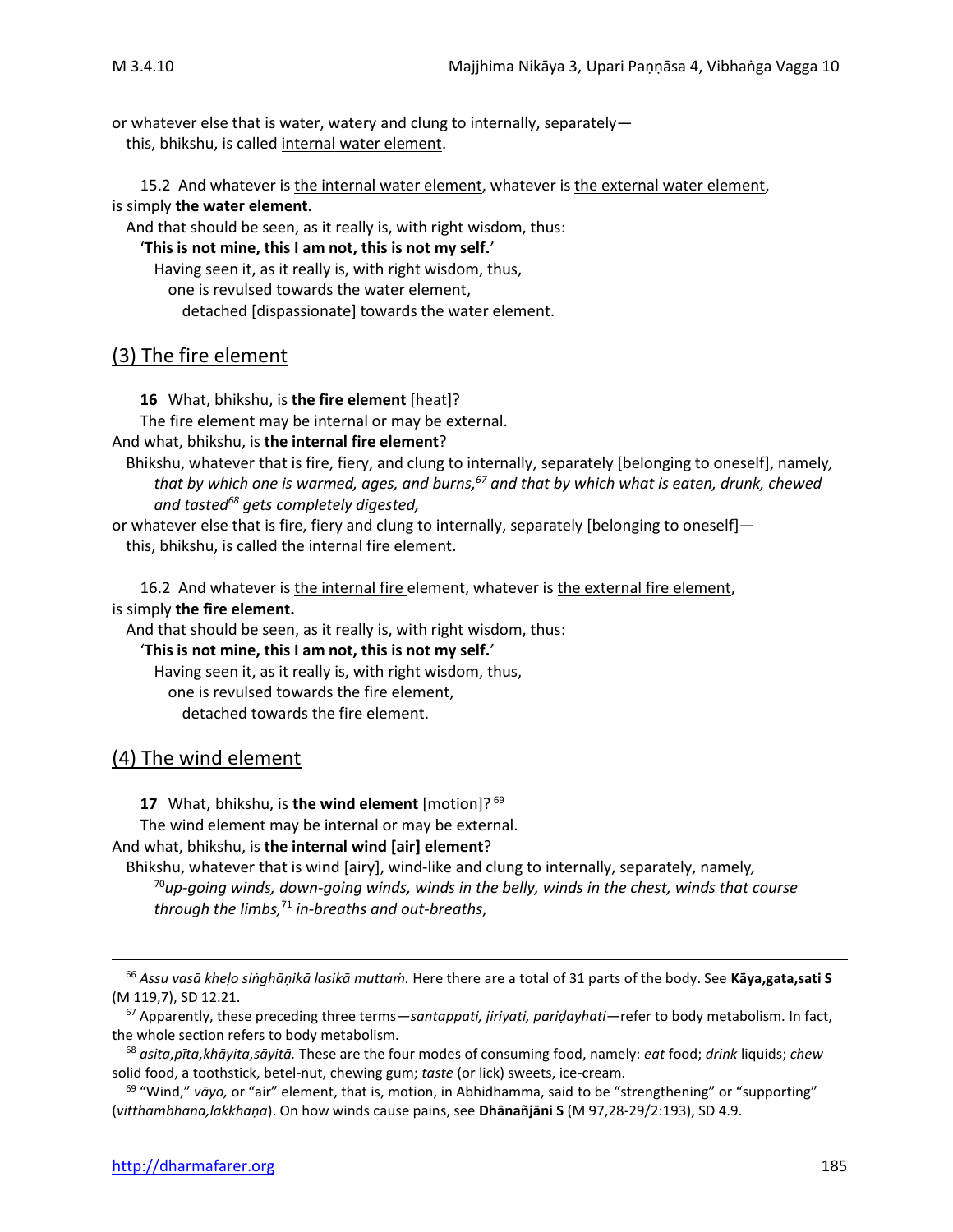or whatever else that is wind, wind-like and clung to internally, separately [belonging to oneself]—this, bhikshu, is called the internal wind element.

17.2 And whatever is the internal wind element, whatever is the external wind element, is simply **the wind element.** 

And that should be seen, as it really is, with right wisdom, thus:

'**This is not mine, this I am not, this is not my self.**'

Having seen it, as it really is, with right wisdom, thus,

one is revulsed towards the wind element,

detached towards the wind element.

#### (5) The space element

**18** What, bhikshu, is **the space element**? 72

The space element may be internal or may be external.

And what, bhikshu, is **the internal [242] space element**?

Bhikshu, whatever that is space, spatial and clung to internally, separately [belonging to oneself], namely*,* 

*the ear-canals, the nostrils, the mouth cavity, and that (opening) whereby what is eaten, drunk, taken, and tasted, is swallowed, and where it collects, and whereby it is excreted from below,*  or whatever else that is space, spatial and clung to internally, separately—

this, bhikshu, is called the internal space element.

18.2 And whatever is the internal space element, whatever is the external space element, is simply **the space element.** 

And that should be seen, as it really is, with right wisdom, thus:

#### '**This is not mine, this I am not, this is not my self.**'

Having seen it, as it really is with right wisdom, thus,

one is revulsed towards the space element,

detached towards the space element.

<sup>70</sup> According to **Visuddhi,magga,** "winds" are responsible for the various internal motions of the body, namely, "up-going winds" (*uddhaṅ,gamā vātā*) for vomiting and belching, "down-going winds" (*adho,gamā vātā*) for the expelling of faeces and urine (Vism 350). "Wind" clearly refers to elemental "motion," not to the object moved.

<sup>71</sup> "Winds that course through the limbs," *aṅga-m-aṅgânusārino vātā.* In reference to this, Peter Harvey says, "Note that the 'motion/air' element might be related to the modern concept of electrical discharges of the nerves … In that case, the mind would move the body by effecting the electrical modulation of nerve discharges." (1993:7 digital ed). In contemporary terms, these "winds" clearly refer to the oxyhaemoglobin, ie, the oxygen in the blood, coursing through the body.

<sup>72</sup> "Space," *ākāsa*, according to Abhidhamma, is not a primary element but is classified under "derivative material form" (*upādā rūpa*).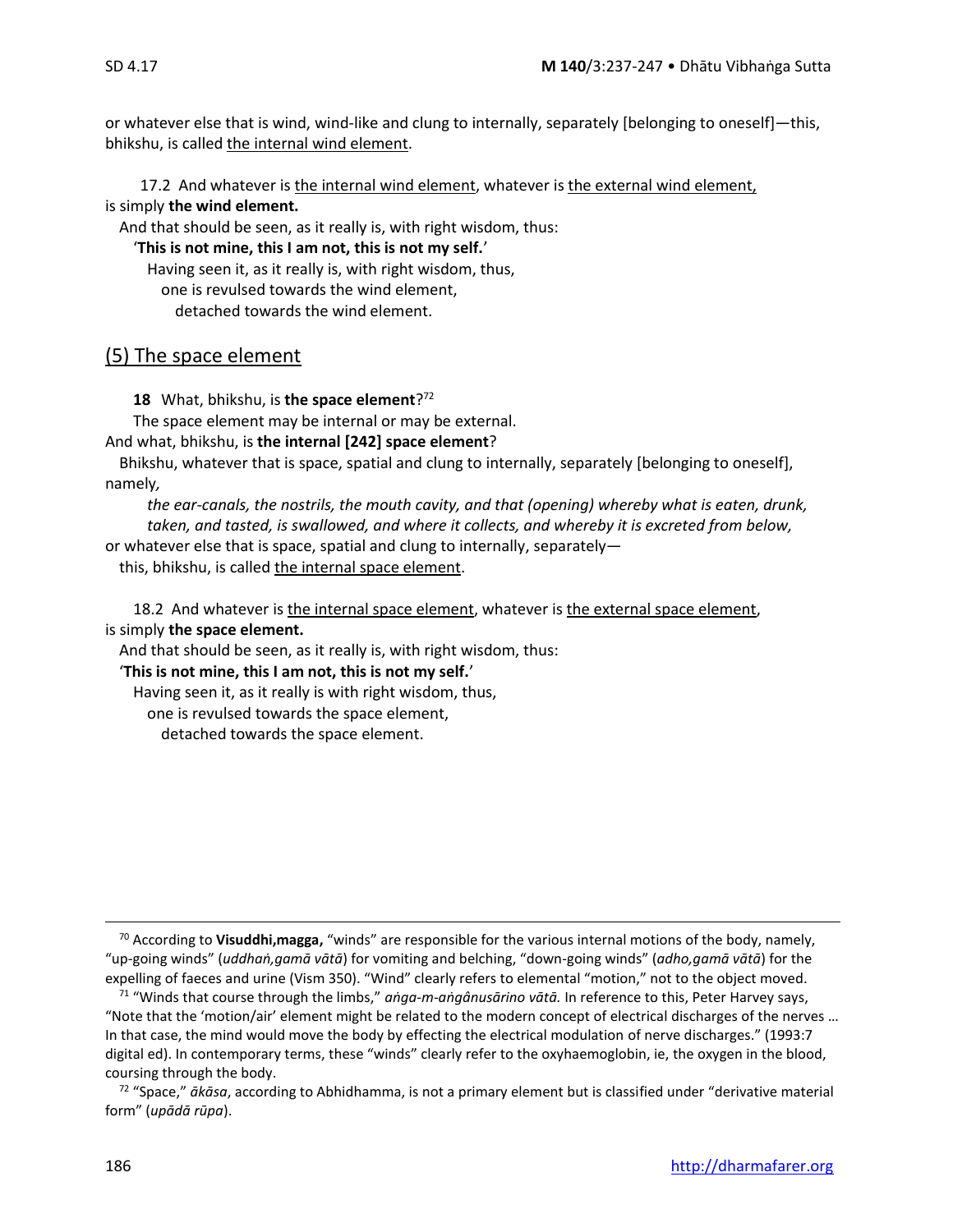### (6) The consciousness element

**19** Then, there remains only **consciousness,** <sup>73</sup> purified and cleansed. 74 What does one know [cognize] with that consciousness? *One understands,* 75 *'(It is) pleasant.' One understands, '(It is) painful.' One understands, '(It is) neutral.'*

19.2 <sup>76</sup>On account of a contact that is felt as **pleasant**, there arises *a pleasant feeling*. When one feels a pleasant feeling, one understands, 'I feel a *pleasant* feeling.' One understands, 'With the cessation of that same contact that is felt as *pleasant*, whatever feeling arising from that, that is to be experienced as *pleasant*, the contact arising conditioned by *pleasant* feeling, that, too, ceases, that is stilled.'<sup>77</sup>

19.3 On account of a contact that is felt as **painful**, there arises *a painful feeling*. When one feels a painful feeling, one understands, 'I feel a *painful* feeling.' One understands, 'With the cessation of that same contact that is felt as *painful*, whatever feeling arising from that, that is to be experienced as *painful*, the contact arising conditioned by *painful* feeling, that, too, ceases, that is stilled.'

19.4 On account of a contact that is felt as **neither pain nor pleasure**, there arises *a neutral feeling*. 78 When one feels a neutral feeling, one understands, 'I feel a *neutral* feeling.'

One understands, 'With the cessation of that same contact that is felt as *neither painful nor pleasant*,

<sup>74</sup> "Purified and cleansed," *parisuddhaṁ pariyodātaṁ*. This refers to a mind in dhyana and on emerging from it. Or, on a simpler level, a mind that is very mindful and supported by moral virtue throughout. Cf "Bhikshus, this mind is bright, but it is soiled by external impurities." (A 1.6.1-2/1:10), SD 8.3 (6).

<sup>75</sup> The defs of consciousness (*viññāṇa*) and perception are very close. Note that here the verb is "(he) understands" (*pajānāti*), while in the def on perception (*saññā*), the verb is sañjānāti, "(he) perceives." See SD 17.4 (7.1.4.1).

<sup>76</sup> *Sukha,vedaniyaṁ bhikkhu, phassaṁ paṭicca upapajjati sukhā vedanā, so sukhaṁ vedanaṁ vediyamāno sukhaṁ vedanaṁ vediyāmî ti pajānāti. Tass'eva sukha,vedanissa phassassa nirodhā yaṁ tajjaṁ vedayitaṁ sukha,vedaniyaṁ phassaṁ paṭicca uppannā sukhā vedanā sā nirujjhanti, sā vūpasammatî ti pajānāti.*

<sup>77</sup> "Ceases … is stilled," *nirujjhati … vūpasammati.*

 $78$  Although in English it appears contradictory to speak of "neutral feeling," this apparent oxymoron obtains in Buddhist psychology. For example, when one is asked, "How do you feel?" one may answer "I feel nothing." Otherwise, one could resort to rendering it in a cumbersome manner as "a feeling that is neither painful nor pleasant." Comy to Mahā Satipaṭṭhāna Sutta says that it is not easy to be mindful of neutral feeling, and that it should be best approached by way of inference, by noting the absence of both pleasant and unpleasant feelings. Comy illustrates with the example of a hunter seeing tracks before and after a rock, thereby inferring the track of an animal (MA 1:277). **Dhamma,saṅgaṇī** says that only the sense of touch is accompanied by pain or pleasure, while feelings arising at the other 4 sense-doors are invariably neutral (Dhs 139-145; Abhds 2). The suttas however speak of pleasant and unpleasant sights, sounds, smells, and tastes, that in turn condition the arising of corresponding feelings of pleasure or displeasure (S 4:115, 119, 125, 126). "This *Abhidhammic* presentation offers an intriguing perspective on contemplation of feeling, since it invites an inquiry into the degree to which an experience of delight or displeasure in regard to sight, sound, smell or taste is simply the outcome of one's own mental evaluation" (Anālayo, *Satipaṭṭhāna,* 2003:171).

<sup>&</sup>lt;sup>73</sup> Comy: This 6<sup>th</sup> element "remains" in that it has yet to be taught by the Buddha and which Pukkusāti has yet to realize. Here it is explained as the consciousness that accomplishes the work of the insight meditation on the elements. Feeling is also introduced under this same heading. (MA 5:53)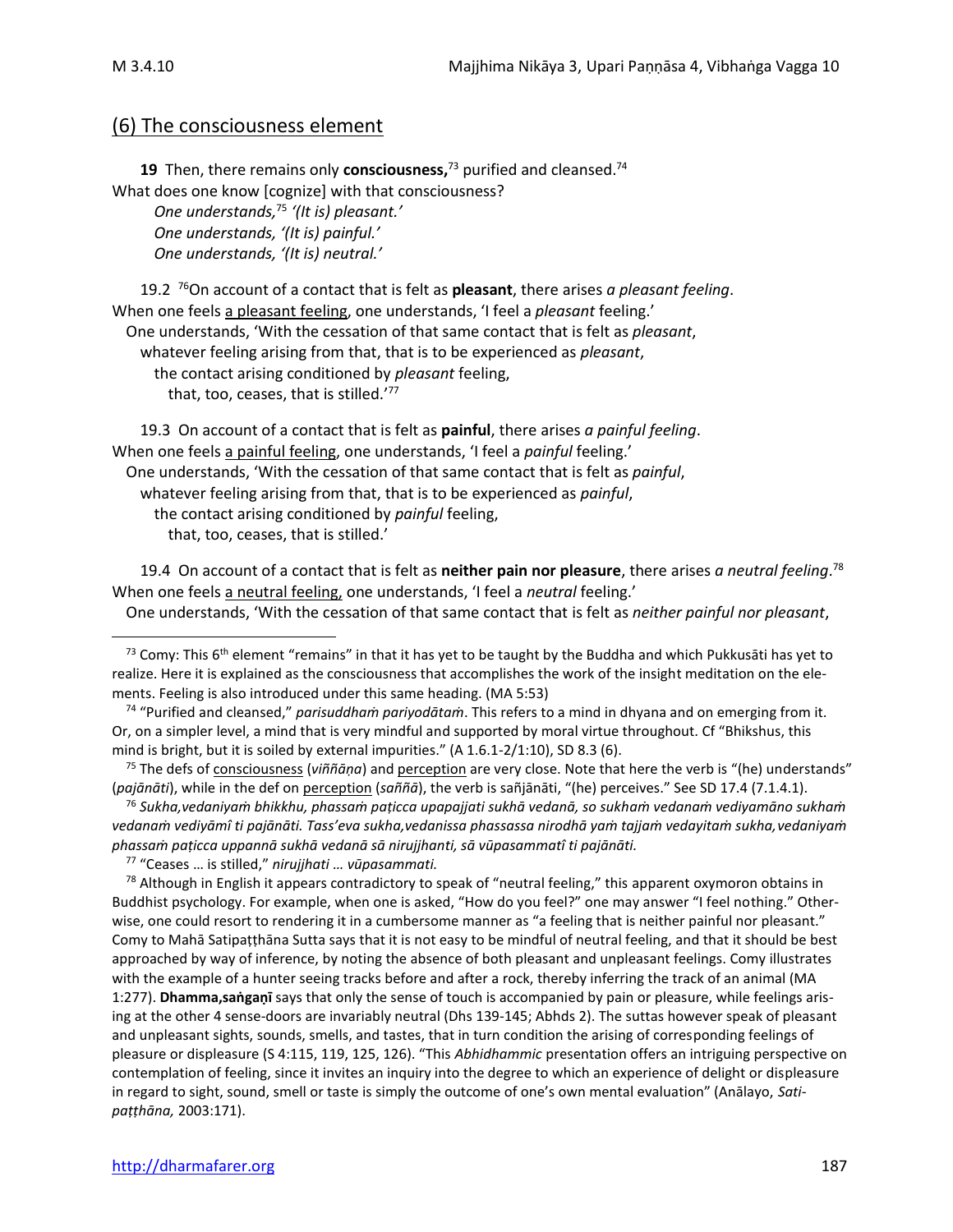the contact arising conditioned by *neutral* feeling, that, too, ceases, that is stilled.'

# Parable of the fire-sticks

| 19.5 Bhikshu, just as the touch and rubbing together of two fire-sticks <sup>79</sup> were to generate heat and |
|-----------------------------------------------------------------------------------------------------------------|
| produce fire, and with the separation of these 2 fire-sticks the resulting heat ceases, it cools, <sup>80</sup> |
| even so, [243]                                                                                                  |
| on account of a contact that is felt as <b>pleasant</b> , there arises a pleasant feeling.                      |
| When one feels a pleasant feeling, one understands, 'I feel a pleasant feeling.'                                |
| One understands, 'With the cessation of that same contact that is felt as pleasant,                             |
| whatever feeling arising from that, that is to be experienced as pleasant,                                      |
| the contact arising, conditioned by pleasant feeling,                                                           |
| that, too, ceases, that is stilled.'                                                                            |
| On account of a contact that is felt as <i>painful</i> , there arises a painful feeling.                        |
| When one feels a painful feeling, one understands, 'I feel a painful feeling.'                                  |
| One understands, 'With the cessation of that same contact that is felt as painful,                              |
| whatever feeling arising from that, that is to be experienced as painful,                                       |
| the contact arising, conditioned by painful feeling,                                                            |
| that, too, ceases, that is stilled.'                                                                            |
| On account of a contact that is felt as <b>neither pain nor pleasure</b> , there arises a neutral feeling.      |
| When one feels a neutral feeling, one understands, 'I feel a neutral feeling.'                                  |
| One understands, 'With the cessation of that same contact that is felt as neither painful nor pleasant,         |
| the contact arising, conditioned by neutral feeling,                                                            |
| that, too, ceases, that is stilled.'                                                                            |

# Equanimity

**20** Then, there remains only **equanimity**, pure and bright, malleable, pliable and radiant.<sup>81</sup> 82Bhikshu, just as a skilled goldsmith or his apprentice were to prepare a furnace.

Having prepared it, he were to start a blaze at the furnace mouth.

Having started the blaze, using tongs,<sup>83</sup> he were to place the gold (in a crucible)<sup>84</sup> in the furnace mouth. From time to time, he would blow on it; from time to time he would sprinkle water on it;

from time to time he would just look on at it.

The gold would become refined, well refined, completely refined,

faultless, free of dross, malleable, pliable, radiant.

Then, he makes whatever kind of ornament he wishes, as would serve his purpose—

<sup>79</sup> On a more elaborate application of the 3 fire-sticks parable to sensual-pleasures, see **Mahā Saccaka S** (M 36,17- 19/1:242), SD 49.4, = **(Majjhima) Saṅgārava S** (M 100,14-16), SD 10.9.

<sup>80</sup> "Ceases … cools," *nirujjhati … vūpasammati.*

<sup>81</sup> Comy: This is the equanimity (*upekhā*) of the 5th dhyana. Pukkusāti has already attained the 4th dhyana and is very attached to it. The Buddha first praises this equanimity to inspire Pukkusāti's confidence, then he gradually leads him to the formless dhyanas (*arūpa jhāna*) and the attainment of the paths and fruits (MA 5:53).

<sup>82</sup> This goldsmith parable (M 140,19/3:243) is also found in **Nimitta S** (A 3.100b/1:257), SD 19.12, varying mostly in syntax.

<sup>83</sup> *Saṇḍāsena.* "Tongs" = *saṇḍāsa,* ie long pincers, tweezers*.*

<sup>84</sup> *Mūsāya:* see **Paṁsu,dhovaka S** (A 3.100a,2/1:253), SD 19.11.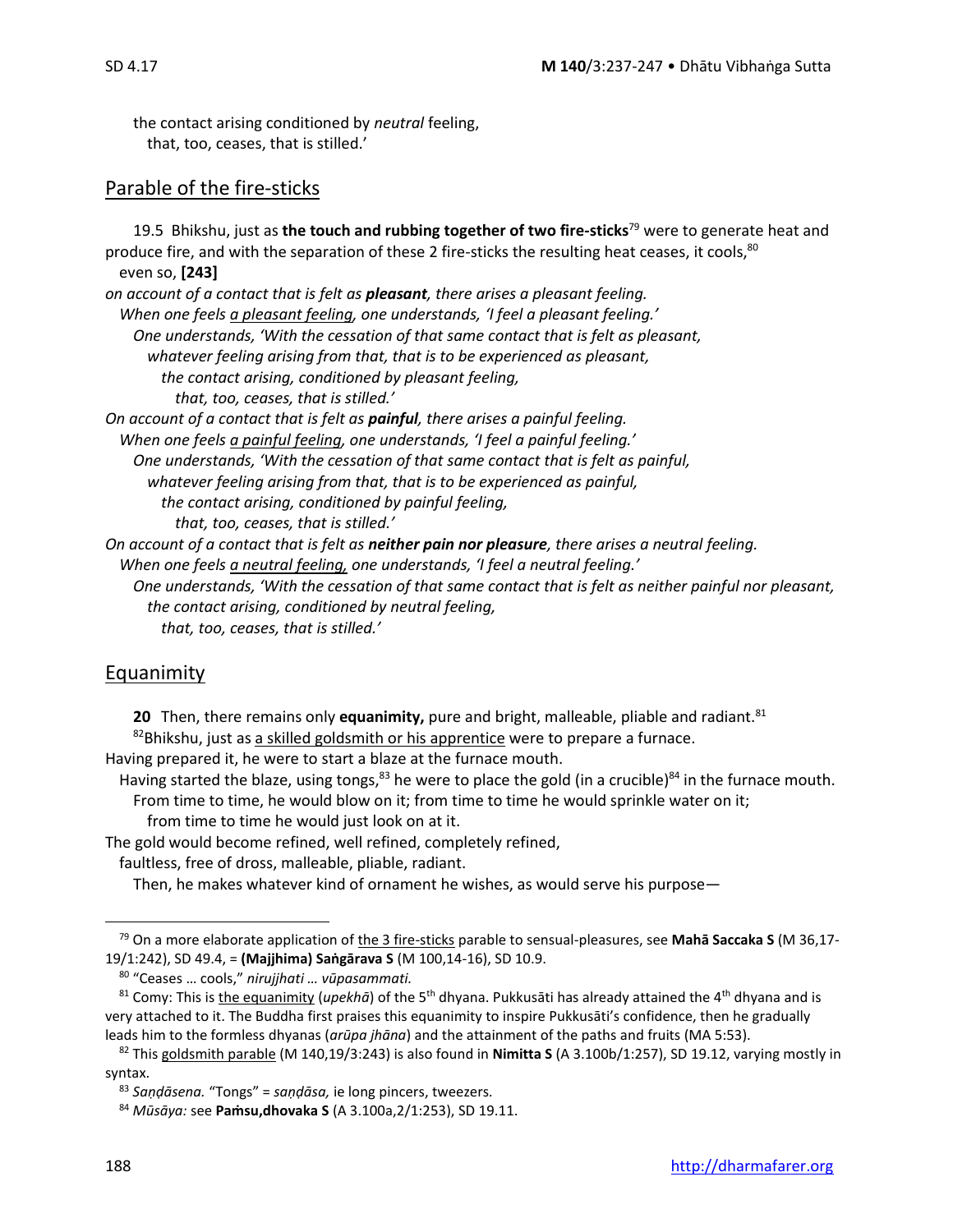a gold chain or ear-rings or a necklace or a gold garland.

Even so, bhikshu, then there remains only equanimity, pure and bright, malleable, pliable and radiant.

#### Equanimity supported by the formless spheres

- **21** He understands thus,
- 'If I were to direct this equanimity, thus pure, thus bright,
- to **the sphere of infinite space** (*ākāsānañ,c'āyatana*),

and were to cultivate my mind towards that state [the formless dhyana], then this equanimity of mine, supported by that sphere, holding on to it, would remain for a very long time.<sup>85</sup>

If I were to direct this equanimity, thus pure, thus bright,

- to **the sphere of infinite consciousness** (*viññāṇañ,c'āyatana*), **[244]**  and were to cultivate my mind towards that state [the formless dhyana], then this equanimity of mine, supported by that sphere, holding on to it, would remain for a very long time.
- If I were to direct this equanimity, thus pure, thus bright,
- to **the sphere of nothingness** (*ākin,c'āyatana*),

and were to cultivate my mind towards that state [the formless dhyana], then this equanimity of mine, supported by that sphere, holding on to it, would remain for a very long time.

If I were to direct this equanimity, thus pure, thus bright,

#### to **the sphere of neither perception nor non-perception** (*n'eva,saññā,nâsaññ'āyatana*), and were to cultivate my mind towards that state [the formless dhyana], then this equanimity of mine, supported by that sphere, holding on to it, would remain for a very long time.'

# Conditioned equanimity

- **22** He understands thus,
- 'If I were to direct this equanimity, thus pure, thus bright, to **the sphere of infinite space**, and were to cultivate my mind towards that state [the formless dhyana], *it*<sup>86</sup> *would be conditioned*.
- If I were to direct this equanimity, thus pure, thus bright, to **the sphere of infinite consciousness**, and were to cultivate my mind in that way, *it would be conditioned*.
- If I were to direct this equanimity, thus pure, thus bright, to **the sphere of nothingness,**  and were to cultivate my mind in that way, *it would be conditioned*.

If I were to direct this equanimity, thus pure, thus bright, to **the sphere of neither perception nor non-perception**,

and were to cultivate my mind towards that state [the formless dhyana], *it would be conditioned*.'

<sup>&</sup>lt;sup>85</sup> If a meditator who has attained to this plane were to pass away here, he would be reborn here—the realm of infinite space—and live there for the full span of 20,000 aeons or cycles (MA 5:54). In the other higher three formless planes, the lifespans are 40,000 aeons, 60,000 aeons and 84,000 aeons respectively.

<sup>86</sup> "It would be conditioned," *saṅkhatam etan ti.* Comy: "It" (*etaṁ*) refers to one's "lifespan" (*āyu*). This is said to show the danger in this formless realm (of infinite space). Even though the lifespan there is 20,000 aeons, still the realm is conditioned. Thus, it is impermanent, unstable, not eternal, temporary. It is subject to falling away, breaking up, dissolving. It is founded on birth, dogged by decay, struck down by death. Founded on suffering, it is not a shelter, not a safe place, not a refuge. Having passed away from there as an ordinary person, one can still be reborn in the 4 suffering states. All this is said of the one word, "conditioned," *saṅkhata.* (MA 5:54 f)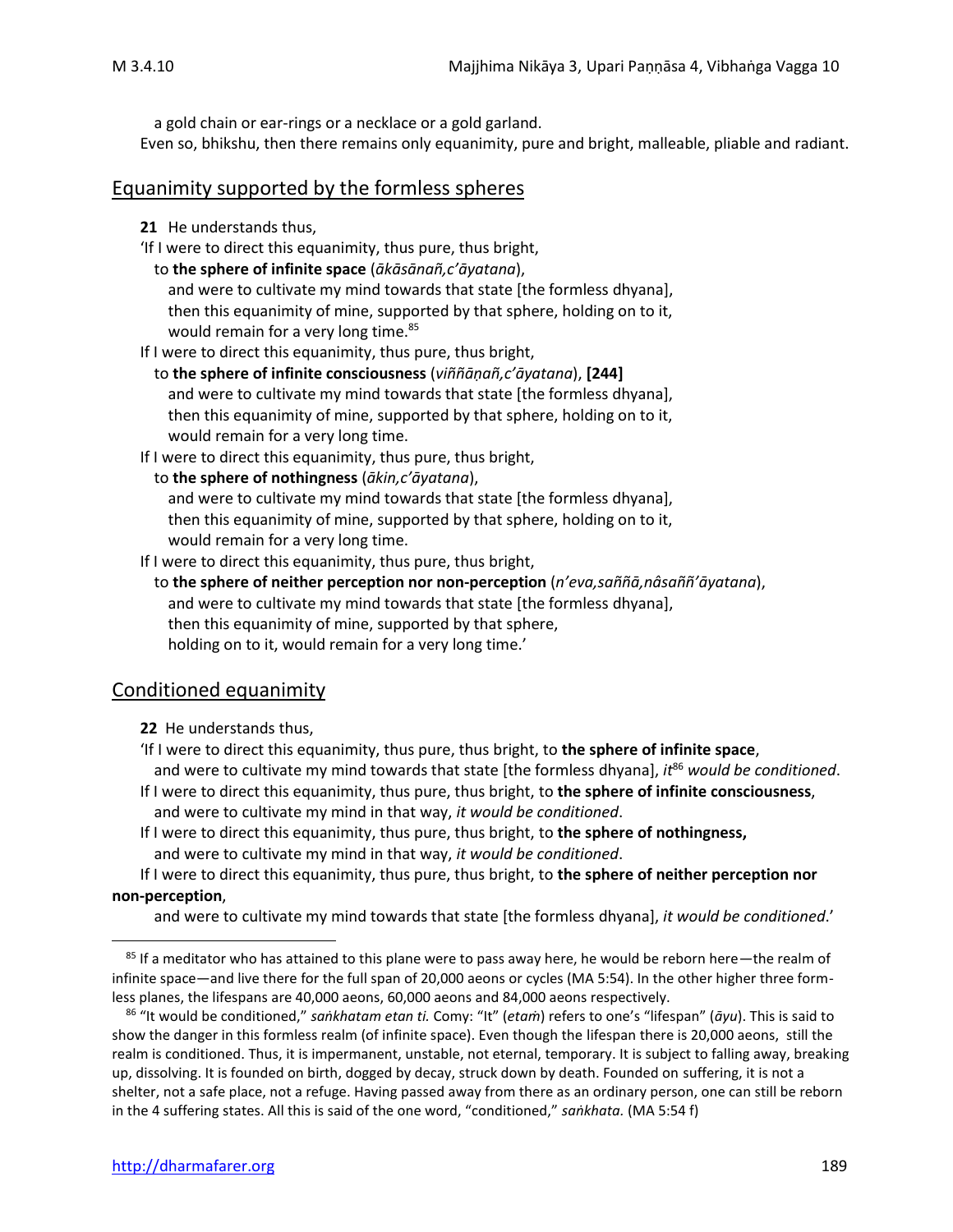# Pukkusāti attains non-returning

22.2 He neither constructs mental formations<sup>87</sup> nor thinks in terms of being and non-being.<sup>88</sup> Since he neither mentally constructs nor thinks in terms of being and non-being, he does not cling to anything in this world.<sup>89</sup>

Not clinging, he is not agitated. Not agitated, he himself attains nirvana for himself.

THE NON-RETURNER'S REVIEW KNOWLEDGE 22.3 He understands thus: [*pajānāti*] 'Birth is destroyed, the holy life has been lived, *khīṇā jāti vusitaṁ brahma,cariyaṁ* done what is to be done, *kataṁ karaṇīyaṁ*  there is no more for this (state of being).' *nâparaṁ itthatāyâ ti* (*pajānāti*)

 $[pa\bar{j}\bar{a}n\bar{a}ti]^{90}$ 

[He recognizes the Buddha.]<sup>91</sup>

# True nature of feeling

| 23 If he feels a pleasant feeling, $92$ |                            |
|-----------------------------------------|----------------------------|
| he understands that it is               | <i>impermanent</i> ;       |
| he understands that it is               | not to be clung to;        |
| he understands that                     | there is no delight in it. |
| If he feels a painful feeling,          |                            |
| he understands that it is               | <i>impermanent</i> ;       |
| he understands that it is               | not to be clung to;        |
| he understands that                     | there is no delight in it. |

<sup>87</sup> "He neither constructs mental formations," *So n'eva abhisaṅkharoti,* lit "he does not construct" but the English here is transitive (needs an object). See foll n.

<sup>88</sup> "Nor thinks in terms of being and non-being," *nâbhisañcetayati bhavāya va vibhavāya.* The verbs *abhisaṅkharoti* (constructs) and *abhisañcetayati* (thinks out, plans)—both being connoted by the term *papañceti* (he mentally proliferates)*—*denotes the willful process of constructing and generating thoughts and opinions that fuels the continuation of conditioned existence. Ceasing the thought for either being or non-being—also tr as "growth" and "decline" respectively (MA 5:57)—shows the ending of craving for eternal existence (due to eternity view, *sassata, vāda*) and annihilation (due to annihilationism, *uccheda,vāda*), leading to the attainment of arhathood. For further discussion, see **Kaccā(ya)na,gotta S** (S 12.15/2:16 f), SD 6.13.

<sup>89</sup> *Na kiñci loke upādiyati*: this is also the promised benefit of satipatthana, found in the "insight refrains," repeated after each of the satipatthana practices (totalling 16 times): **Satipaṭṭhāna S** (M 10/1:55-63 passim), SD 13.1 esp (3.7-10). The Satipaṭṭhāna S gives the full statement as "Dwelling independent and not clinging to anything in this world" (D 22,2.5 = M 10,5), SD 13.1 (3.10).

<sup>90</sup> Note that the verb here is *pajānāti,* whereas in the arhat's review knowledge (with identical passage), but with the verb *abhaññāsi,* "he directly knew," as in **Poṭṭha,pāda S** (D 9,56.4/1:203), SD 7.14. In the Pali, this verb is at the end, show below within a parenthesis.

 $91$  Comy: At this point, Pukkusāti attains the 3 paths and their respective fruits, becoming a non-returner. He realizes that he is before his teacher, the Buddha, himself. He cannot express this realization since the Buddha is in the midst of his discourse. (MA 5:58). See also SD 44.1 (2.3.5).

<sup>92</sup> This passage shows how the arhat dwells in the nirvana-element with residual being (*sa,upādi,sesa nibbāna, dhātu*). Although the arhat continues to experience feelings, he is free from lust for pleasant ones, free from aversion towards painful ones, and free from ignorance about neutral feelings.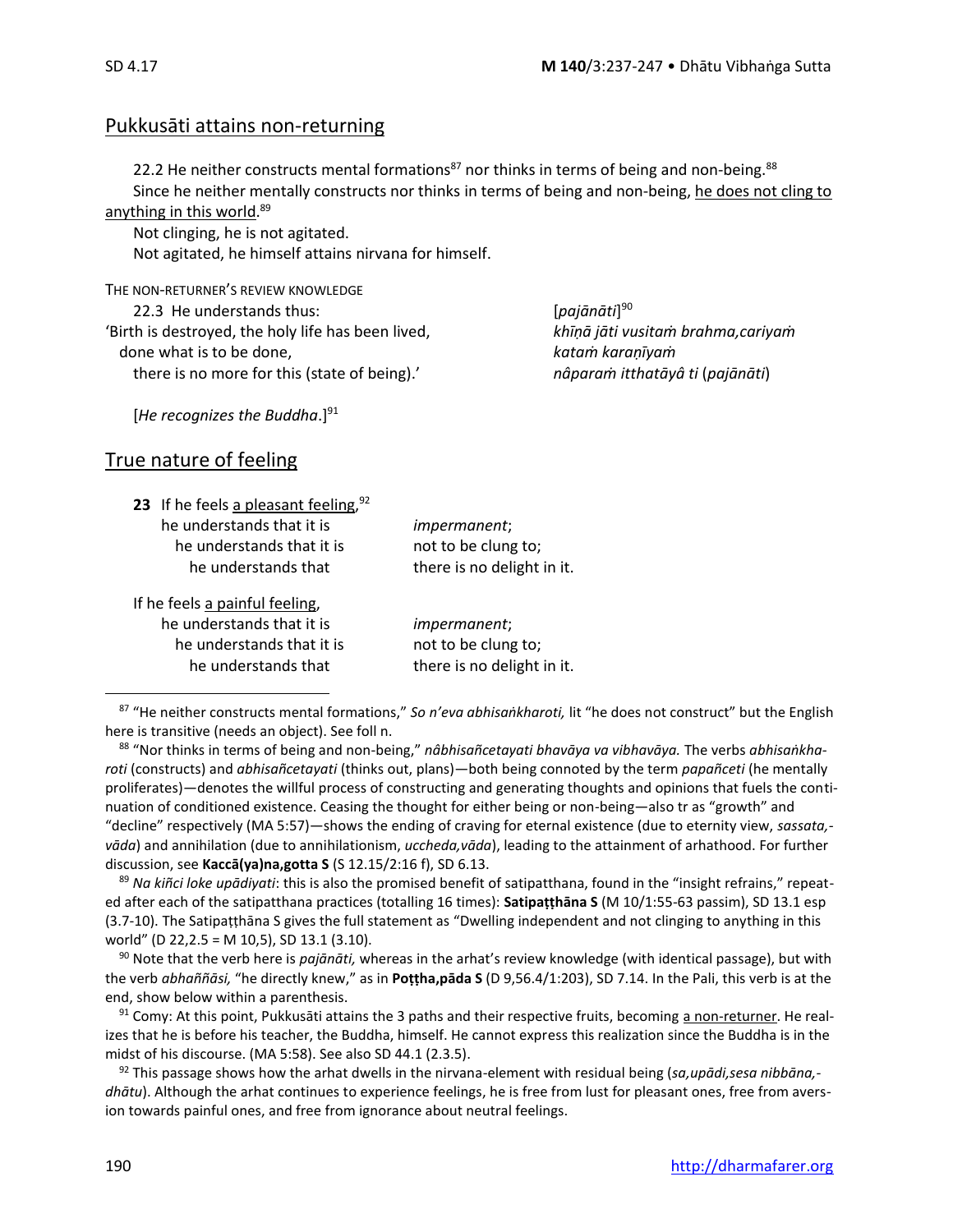| If he feels a neutral feeling, $93$ |                                                 |
|-------------------------------------|-------------------------------------------------|
| he understands that it is           | <i>impermanent</i> ;                            |
| he understands that it is           | not to be clung to;                             |
| he understands that                 | there is no delight in it.                      |
| 24 If he feels a pleasant feeling,  | he feels it in a detached manner. <sup>94</sup> |
| If he feels a painful feeling,      | he feels it in a detached manner.               |
| If he feels a neutral feeling,      | he feels it in a detached manner.               |

24.2 When he feels a feeling ending with the body,<sup>95</sup> he understands,

'I feel a feeling ending with the body.'

When he feels a feeling ending with life, <sup>96</sup> **[245]** he understands,

 $93$ 

'I feel a feeling ending with life.'

He understands,

'When the body has broken up after life has ended, all that is felt, in which he delights not,  $97$  will cool down right here.'<sup>98</sup>

## Parable of the oil-lamp

24.3 Bhikshu, just as an oil-lamp burns on account of oil and wick, and when oil and wick are used up, if it does not get any more fuel, it is quenched from lack of fuel;  $99$ 

even so, bhikshu, when he feels *a feeling ending with the body*, he understands, 'I feel a feeling ending with the body.'

24.4 When he feels *a feeling ending with life*, he understands, 'I feel a feeling ending with life.' He understands, '*When the body has broken up after life has ended, all that is felt, in which he delights not, will cool down right here*.'

**25** Therefore, such an accomplished bhikshu is one accomplished in **the supreme foundation of wisdom**. For this, bhikshu, is the supreme noble wisdom, that is to say, the knowledge of the ending of all suffering. 100

<sup>94</sup> "In a detached manner," *visaṁyutta.*

<sup>97</sup> "All that is felt, in which he delights not," *sabba,vedayitāni anabhinanditāni* (Ce:Copenhagen, Be:VRI text & Comy; BUDSIR but Thai tr "that is delightful")*.* Alt reading *sabba,vediyitāni abhinanditāni* (PTS, Ce & Comy): "All that is felt that is delightful."

<sup>98</sup> *Kāyassa bhedā uddhaṁ jīvita,pariyādānā idh'eva sabba,vedayitāni abhinanditāni sīti,bhavissantîti pajānāti.*

<sup>99</sup> "If it does not get … lack of fuel," *pariyādānā aññassa ca anupāhārā anāhāro nibbāyati.* Similar lamp parable in **Assaji S** (S 11.88/3:126), SD 42.8; **Saṁyojana S 1** (S 12.53/2:862); **Saṁyojana S 2** (S 12.54/2:872); **Gelaññā S 1** (S 36.7/4:213); **Gelaññā S 2** (S 36.8/4:214); **Padipôpama S** (S 54.8/5:319), SD 62.2.

<sup>100</sup> Comy: The knowledge of the ending of all suffering is the wisdom of the fruit of arhathood (MA 5:59).

<sup>93</sup> "Neutral," *adukkha-m-asukha,* lit "neither painful nor pleasant." The suttas often speak of pleasant and painful sights, sounds, smells and tastes, which in turn provide the conditions for the arising of corresponding feelings of pleasure or pain (eg S 4:115, 119, 125, 126). According to the Abhidhamma tradition, however, only the sense of touch is accompanied by pleasure or by pain, but feelings arising at the other four physical sense-doors are invariably neutral (Dhs 139-145; Abhs 2); cf Dhs:R 171 n2. See also Analayo 2003:171.

<sup>95</sup> "Ending with the body," *kāya,pariyantika,* ie arising in the body, at any of the 5 physical sense-doors (*yāva* pañca,dvāra, kayo pavattati, tāva pavattam pañca,dvārika vedanan ti attho, SA 2:78,32 f; AA 3:176). On this n and foll n, cf **Sall'aṭṭhena S** (S 36.6/4:207-210), SD 5.5, on the 2 kinds of feeling (bodily and mental): the arhat suffers only the bodily pains, but the unawakened suffers both bodily and mental pains: see SD 5.5 Also cf **Nakula,pitā S** (S 22.1/3:1-5), SD 5.4.

<sup>96</sup> "Ending with life," *jīvita,pariyantika,* ie arising in the mind or mind-door (*yāva īvitaṁ pavattati, tāva pavattaṁ mano,dvārika vedanan ti attho,* SA 2:79,1 f; AA 3:176).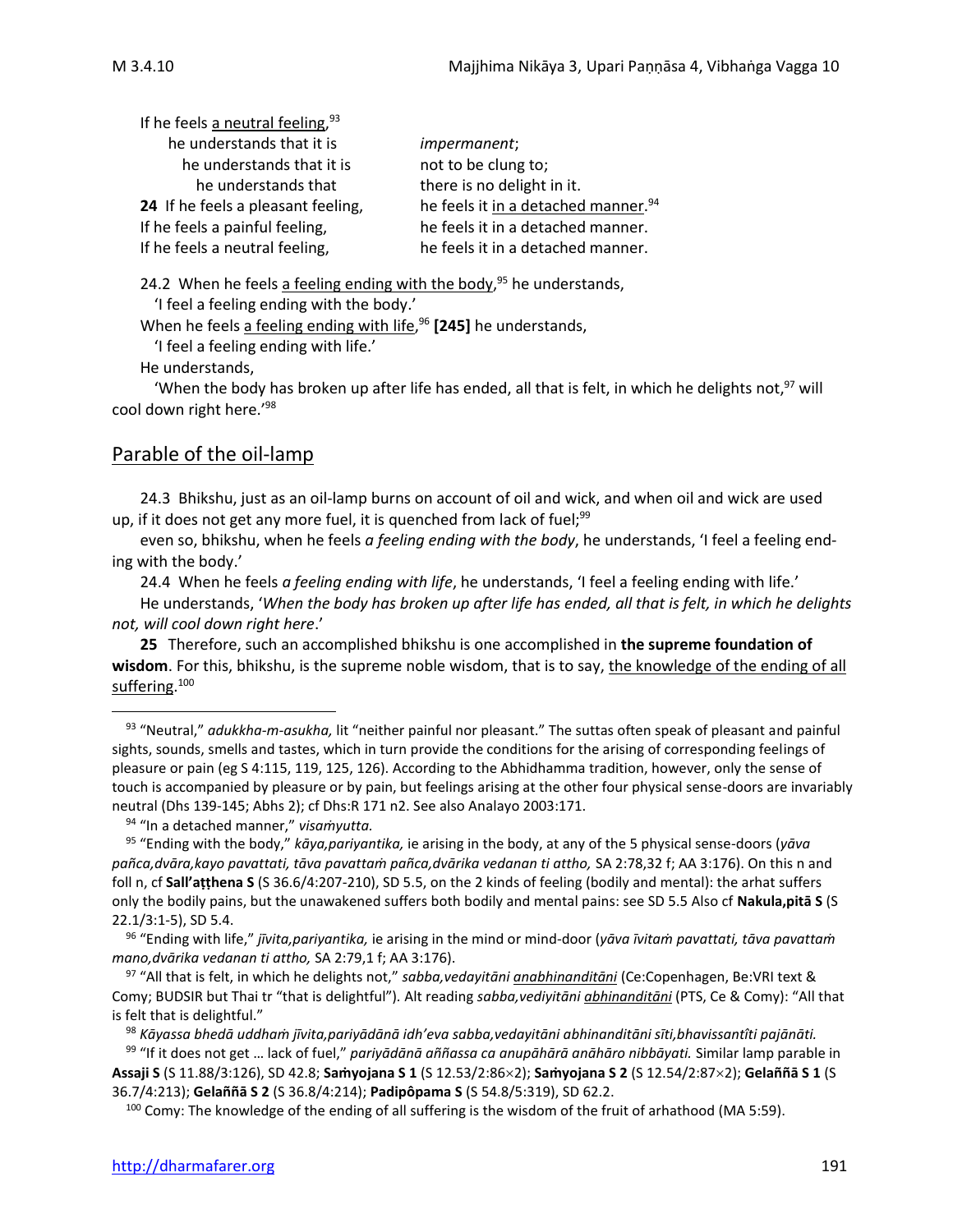# The 2<sup>nd</sup> Foundation

# The foundation of truth

**26** This liberation of his, founded on truth, is unshakable.

For, bhikshu, that which has a deceptive nature is false; that which has an undeceptive nature nirvana—is true.

Therefore, such an accomplished monk is one accomplished in **the supreme foundation of truth**. For this, bhikshu, is the supreme noble truth, that is to say, nirvana that has an undeceptive nature.

# The  $3^{\text{\tiny RD}}$  Foundation

# The foundation of letting go

**27** Formerly (as an ordinary worldling), when one was ignorant, one was preoccupied with and indulging in **birth-bases** [in acquisitiveness].<sup>101</sup>

Now one has abandoned them, cut them off at the root, made them like a palm-tree stump, done away with them so that they are not subject to further growth.

Therefore, such an accomplished monk is one accomplished in **the supreme foundation of letting go**. <sup>102</sup> For this, bhikshu, is the supreme noble letting go, that is to say, the letting go of all birth-bases.

# The  $4^{\text{\tiny{TH}}}$  Foundation

# The foundation of peace

**28** Formerly (as an ordinary worldling), when one was ignorant, one felt covetousness, desire, lust. Now one has abandoned them, cut them off at the root, made them like a palm-tree stump, done away with them so that they are not subject to further growth.

28.2Formerly, when one was ignorant, one experienced anger, ill will and hate.

Now one has abandoned them, cut them off at the root, made them like a palm-tree stump, done away with them so that they are not subject to further growth.

28.3Formerly, when one was ignorant, one experienced ignorance and delusion.

Now one has abandoned them, cut them off **[246]** at the root, made them like a palm-tree stump, done away with them so that they are not subject to further growth.

28.4Therefore, such an accomplished monk is one accomplished in **the supreme foundation of peace**. <sup>103</sup> For this, bhikshu, is the supreme noble peace, that is to say, the stilling of lust, hate and delusion. 104

**29** '*Wisdom should not be neglected; the truth should be guarded; letting go should be cultivated; one should indeed train for peace (of mind)*' [§7.3]: so it is said.

And it is in connection that this is said.

<sup>101</sup> "Birth-basis," *upadhi,* substrates of existence, essentials of being, worldly possessions as a source of rebirth*.* Comy mentions 4 kinds of birth-basis: the aggregates (*khandh'upadhi*), defilements (*kiles'upadhi*), volitional formations (*abhisaṅkhār'upadhi*), and the cords of sense-pleasure (*kāma,guṇ'upadhi*) (MA 2:112, 3:169, 5:60). See SD 28.11 (3.2).

<sup>102</sup> "Letting go," *cāga,* often tr as "charity, generosity," but here has a broader spiritual sense of "letting go" of not only material things, but also mental states, all of which are summarily called "birth-basis" (*upadhi*).

<sup>103</sup> *Tasmā evaṁ samannāgato bhikkhu iminā paramena upasamâdhiṭthānena samannāgato hoti.*

<sup>104</sup> *Eso hi bhikkhu paramo ariyo upasamo yad idaṁ rāga,dosa,mohānaṁ upasamo.*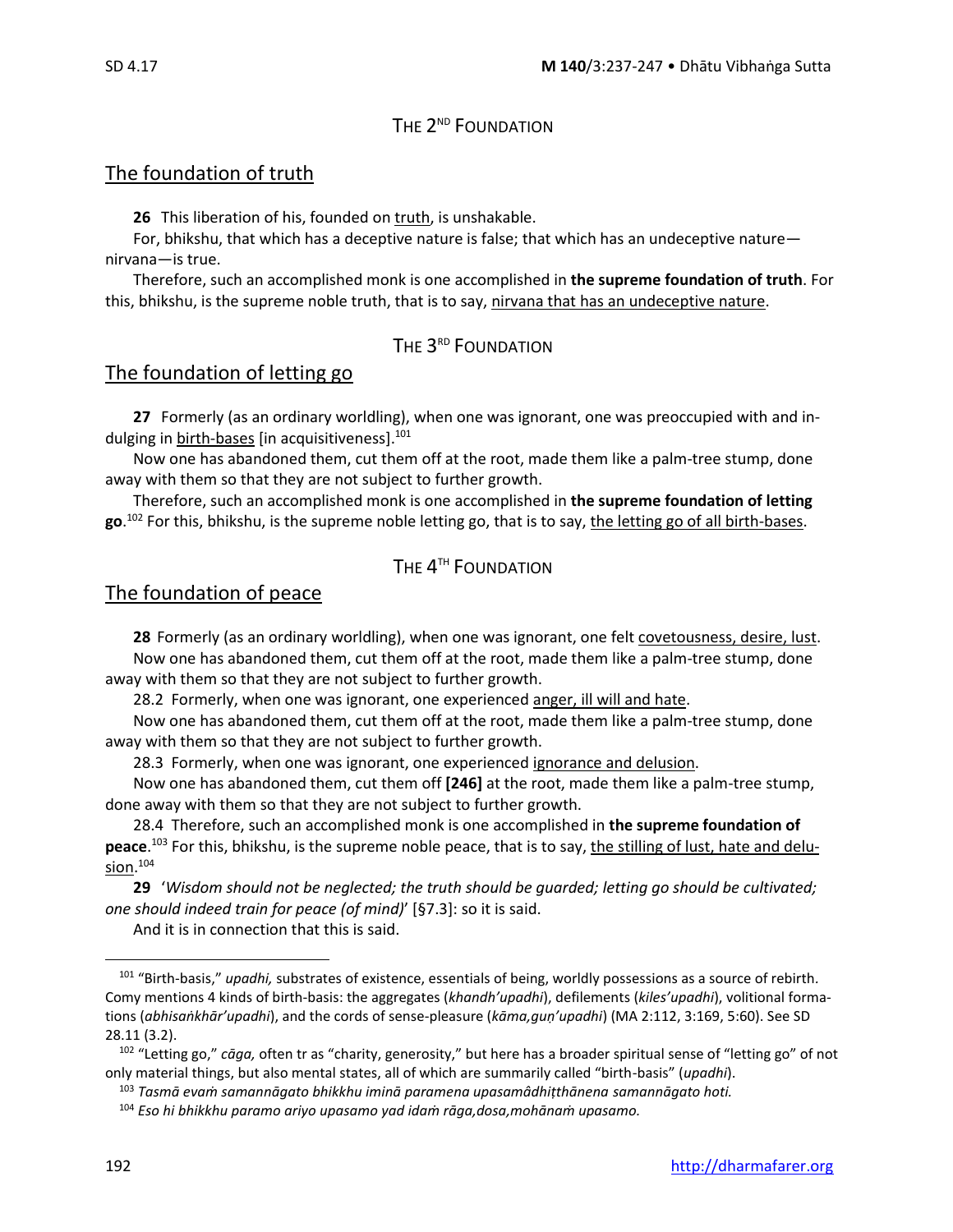# **THE SAGE AT PEACE**<sup>105</sup>

**30** 'Those who stand on them (that is, the four foundations of wisdom, truth, letting go and peace) do not go with the flow of mental conceiving (*maññita*):<sup>106</sup> not flowing with mental conceiving, one is called "**a sage at peace**"' (*muni santa*) [§7.2]. So it is said.

And in what connection is this said?

| Bhikshu,<br>31 |  |
|----------------|--|
|----------------|--|

| $'$ l am, $'$                       | this is a mental conceiving.                |
|-------------------------------------|---------------------------------------------|
| 'I am this,'                        | this is a mental conceiving.                |
| 'I will be'                         | this is a mental conceiving.                |
| 'I will not be,'                    | this is a mental conceiving.                |
| 'I will consist of form,'107        | this is a mental conceiving.                |
| 'I will be formless,'               | this is a mental conceiving.                |
| 'I will be percipient [conscious],' | this is a mental conceiving.                |
| 'I will be non-percipient,'         | this is a mental conceiving.                |
| 'I will be neither percipient nor   |                                             |
| non-percipient,'                    | this is a mental conceiving. <sup>108</sup> |
|                                     |                                             |

31.2 Mental conceiving, bhikshu, is a sickness; mental conceiving is a tumour; mental conceiving is a dart.

By overcoming all mental conceiving, bhikshu, he is called '**a sage at peace**.'

And a sage at peace is not born, does not age, does not die. He is unshaken, unagitated.

31.3 For there is nothing present in him by which he might be born.<sup>109</sup> Not being born, how could he age [decay]? Not ageing, how could he die? Not dying, how could he be shaken? Not shaken, why should he be agitated?

**32** *'Those who stand on them (the four foundations) do not go with the flow of mental conceiving, not flowing with mental conceiving, one is called a "sage at peace."'* So it is said. And it is in this connection that this is said.

Bhikshu, remember this **brief analysis of the 6 elements**."<sup>110</sup>

<sup>105</sup> See §7.2 & n there.

 $106$  See §7 & nn there.

<sup>&</sup>lt;sup>107</sup> "I will attain form dhyana or rebirth in the form world."

<sup>108</sup> See also **Yava,kalāpī S** (S 35.248/4:202 f), SD 40a.3 & **Samanupassanā Sutta** (S 22.47/3:47), SD 26.12. For an analysis, see SD 19.1 (4.3).

<sup>&</sup>lt;sup>109</sup> What is not present in him is the craving for being. Those who still have this craving are reborn ever again.

<sup>110</sup> Comy: The whole teaching of the Buddha is "in brief": there is no extended teaching, even the Paṭṭhāna Kathā. Amongst the 4 types of persons, beginning with the one who can understand Dharma in a condensed form (*ugghāṭit'aññū*), Pukkusāti was a "diffuse learner" (*vipacit'aññū*, ie one to whom the Dharma has to be explained in detail). For this reason, the Buddha taught **Dhātu,vibhaṅga S** (MA 5:60). The 4 types of persons (in terms of how fast they learn the Dharma) are: (1) the intuitive or quick learner (*ugghaṭitaññū*); (2) the diffuse learner, one who learns after a detailed treatment, the intellectual (*vipacit'aññū*); (3) the guidable, one who needs tutoring (*neyya*); and (4) the slow learner, "one who merely knows the word of the text (but not the meaning or usage)" (*pada,parama*) (A 2:135; Pug 41).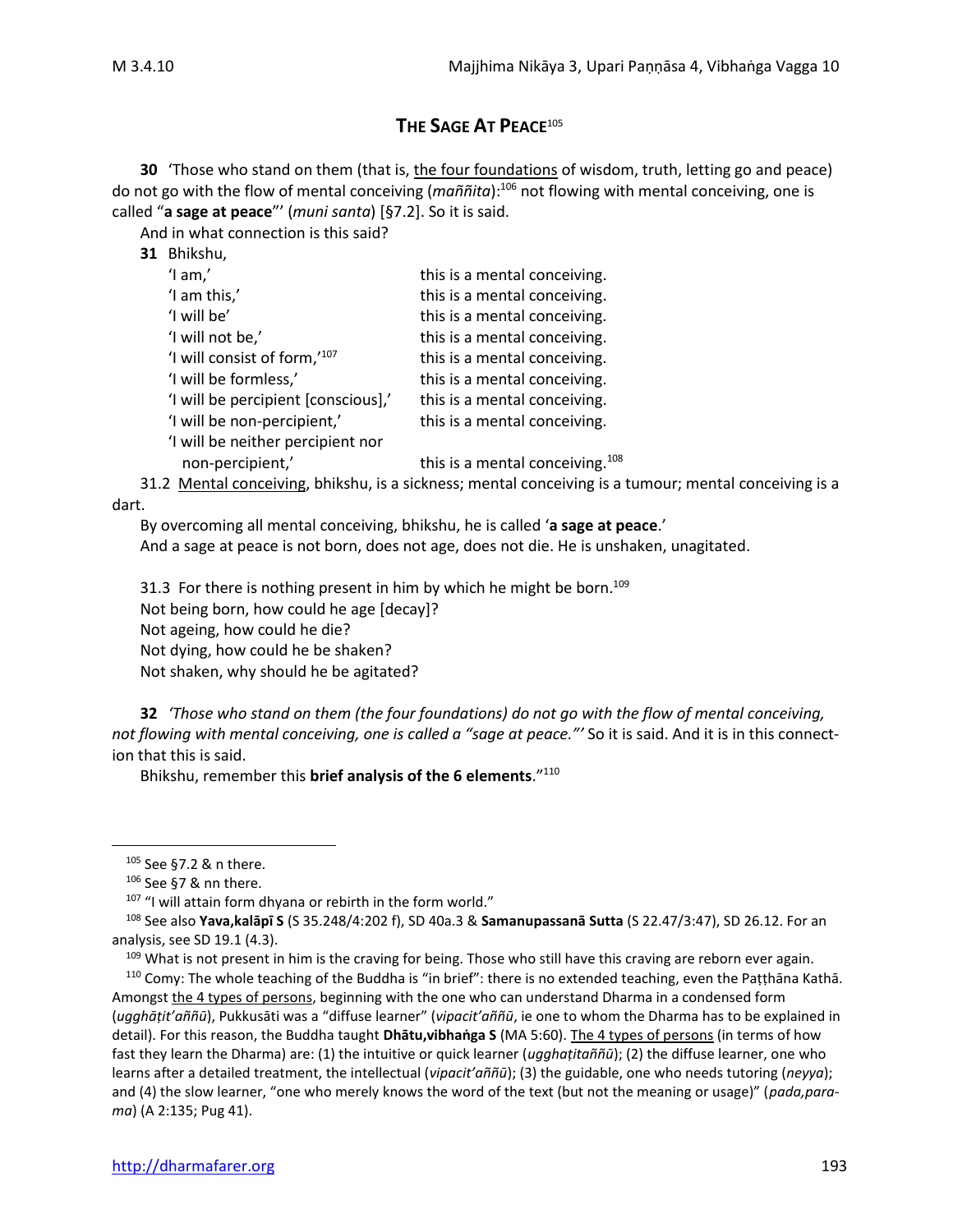# Pukkusāti's lion-roar

**33** Then, the venerable Pukkusāti thought:

"Indeed the Teacher has come to me! Indeed, the well-farer (*sugata*) has come to me! Indeed, the fully self-awakened one has come to me!"

33.2 Then, he rose from this seat, arranged his upper robe<sup>111</sup> over one shoulder and bowed with his head at the Blessed One's feet. Then, he said this to the Blessed One:

"A transgression<sup>112</sup> has overcome me, bhante—just as one foolish, as one confused, **[247]** as one unskillful—as to have presumed to address the Blessed One as 'avuso'!<sup>113</sup>

Bhante, may the Blessed One accept my transgression as a transgression, so that I may show restraint henceforth."<sup>114</sup>

33.3 "Yes, bhikshu, you have transgressed—just as one foolish, as one confused, as one unskillful in having addressed me as 'avuso.'

But, bhikshu, since you see your transgression as a transgression, and make amends in accordance with the Dharma, we accept it.<sup>115</sup>

For, bhikshu, it is progress in the discipline of the noble ones, when, seeing a transgression as a transgression, one makes amends in accordance with the Dharma and shows restraint henceforth."

**34** Bhante, may I receive the full admission<sup>116</sup> before the Blessed One."

"But, bhikshu, are your robe and bowl complete?"

"No, bhante, my robe and bowl are not complete."

"Bhikshu, the Tathāgata [the Buddha thus come] does not admit anyone who is not complete as regards robe and bowl."

<sup>116</sup> "Full admission," *upasampadā,* also tr as "ordination" or "full ordination" which however connotes a ritualization of what is originally simply a public gesture of spiritual realization (called the *ehi,bhikkhu upasampadā,* V 1:12; Kkhv 17; VA 240). As such, "ordination" is best reserved for the later ritualized formal *upasampadā.*

<sup>111</sup> "Upper robe," *cīvara,* here refers to that of a wanderer (*paribājjaka*) or renunciant (*pabbajita*), not that of a Buddhist monk (usu called *uttara,saṅga*). Below, Pukkusāti, when asked by the Buddha, replies that he (Pukkusāti) does not have "robe and bowl" for his ordination (*upasampadā*) as a Buddhist monk. This development shows that this episode prob occurs *after* the first 20 years (surely not within the first 10 years) of the Buddha's ministry, when the sangha may ordain suitable candidates by a sangha act.

<sup>112</sup> *Accaya.*

<sup>113</sup> *Accayo maṁ accayaṁ bhante accagamā yathā,balaṁ yathā,mūḷhaṁ yathā,akusalaṁ, yo'haṁ bhagavantaṁ āvuso,vādena samudācaritabbaṁ amaññissaṁ.* Throughout the initial phase of his meeting the Buddha, Pukkusāti addresses him as *āvuso,* translatable as "friend" or "brother," a form of address to juniors or between equals [§§3- 6]. On realizing he is speaking to the Buddha, he seeks forgiveness here. See foll 2 nn.

<sup>114</sup> *Tassa me bhante bhagavā accayaṁ accayato paṭiggaṇhātu āyatiṁ saṁvarāyâ ti.* On confession, see **Sāmañña,phala S** (D 2) @ SD 8.10 (6)*.*

<sup>115</sup> The Buddha uses the "royal we," speaking for the sangha. A scholar wonders if the Buddha is "cold" here: **Nakamura**, eg, says, "We would expect Sakyamuni to grant forgiveness in the face of a bhikkhu's remorseful apology, for that is the behaviour common to all peoples. Could the historical Sakyamuni really have uttered the cold words we find in the sutra? A religious leader who had become lost in his own importance may well have done so, but the figure in this sutta is completely different from the Sakyamuni portrayed in ancient verse. In the [§33.3], the Buddha merely repeats Pukkusāti's words; that is, words are merely being put into his mouth, in another instance of the phenomenon of deification." (2005: 219 f; see also the whole ch). It should also be noted that in the oldest texts, we find even lay people addressing the Buddha simply as "you" (*tuvaṁ*) (Sn 377). It would be interesting to hear what these scholars would have the Buddha say.